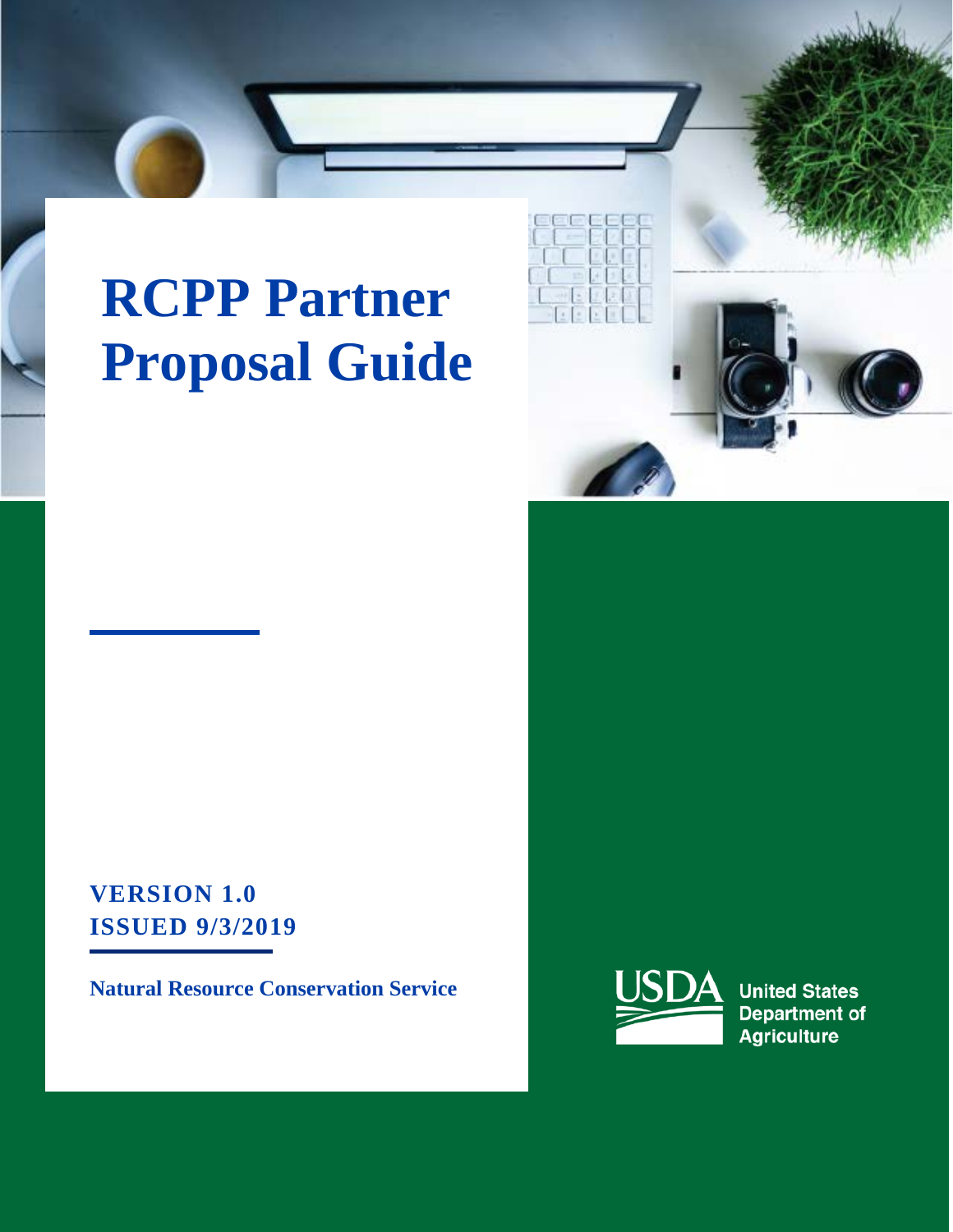**NOTE:** The RCPP portal is currently being upgraded to enable submission of proposals for the FY 2019 funding announcement. This guide is provided to help partners prepare to submit proposals once the portal is functional. It is anticipated that the final design of the portal will effectively match the contents of this guide. Ultimately, there may be some deviations with how fields are filled or how they appear in the portal. When design of the portal is complete and access to the portal is made available, this guide will be updated.

While the portal is unavailable, partners may and should pursue eAuthentication permissions, which is required for portal access. See page 3 of this guide for information on obtaining eAuthentication permissions.

Partners should use this guide alongside the FY 2019 RCPP funding announcement, which includes critical information about the program.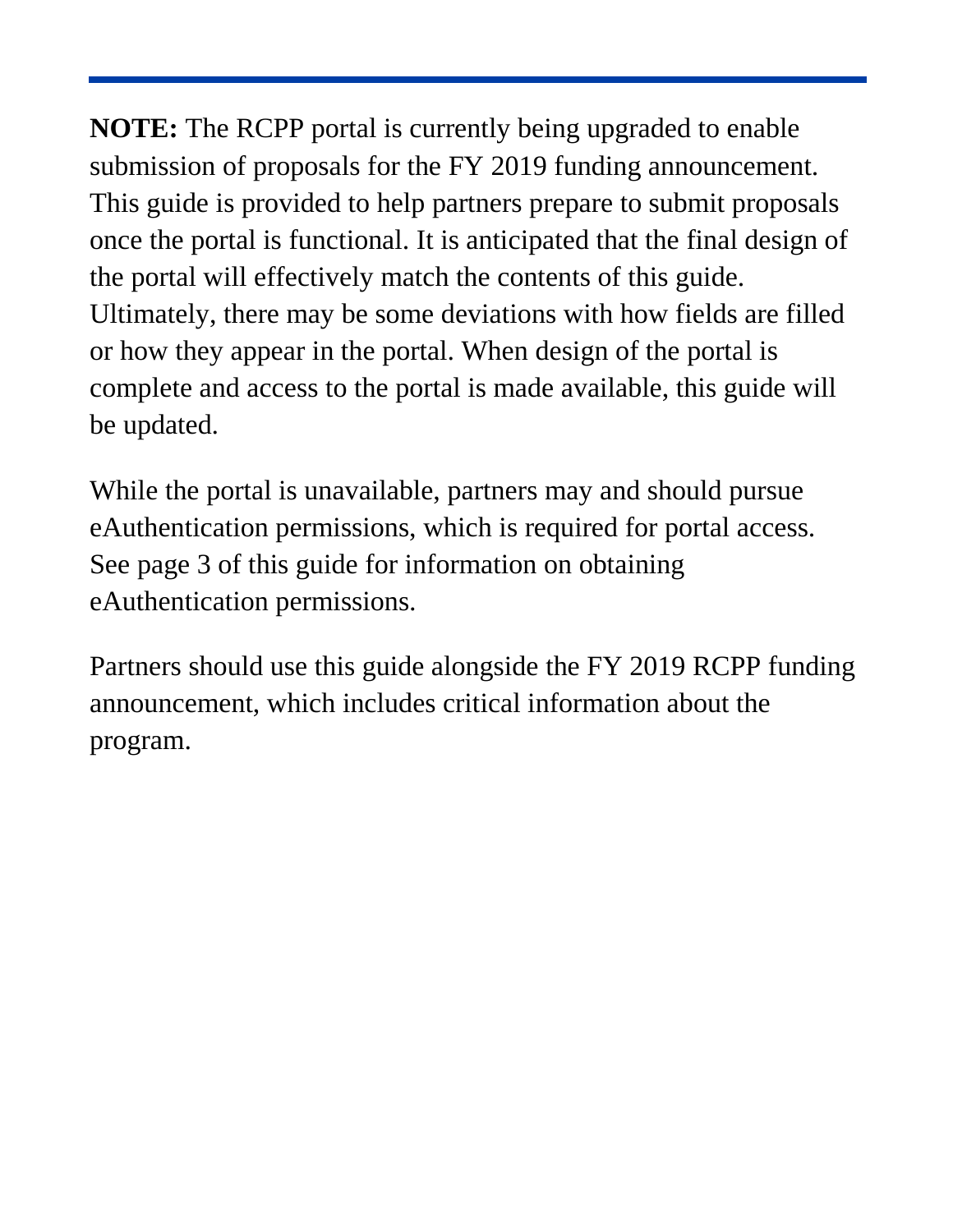# Table of Contents

| 1. |        |  |  |  |  |  |  |
|----|--------|--|--|--|--|--|--|
|    | 1.1.   |  |  |  |  |  |  |
| 2. |        |  |  |  |  |  |  |
|    | 2.1.   |  |  |  |  |  |  |
|    | 2.2.   |  |  |  |  |  |  |
| 3. |        |  |  |  |  |  |  |
|    | 3.1.   |  |  |  |  |  |  |
|    | 3.2.   |  |  |  |  |  |  |
| 4. |        |  |  |  |  |  |  |
|    | 4.1.   |  |  |  |  |  |  |
|    | 4.2.   |  |  |  |  |  |  |
|    | 4.2.1. |  |  |  |  |  |  |
|    | 4.2.2. |  |  |  |  |  |  |
|    | 4.2.3. |  |  |  |  |  |  |
|    | 4.2.4. |  |  |  |  |  |  |
|    | 4.2.5. |  |  |  |  |  |  |
|    | 4.2.6. |  |  |  |  |  |  |
|    | 4.2.7. |  |  |  |  |  |  |
|    | 4.3.   |  |  |  |  |  |  |
|    | 4.4.   |  |  |  |  |  |  |
|    | 4.5.   |  |  |  |  |  |  |
|    | 4.6.   |  |  |  |  |  |  |
|    |        |  |  |  |  |  |  |
|    |        |  |  |  |  |  |  |
|    |        |  |  |  |  |  |  |
|    |        |  |  |  |  |  |  |
|    |        |  |  |  |  |  |  |
|    |        |  |  |  |  |  |  |
|    |        |  |  |  |  |  |  |
|    |        |  |  |  |  |  |  |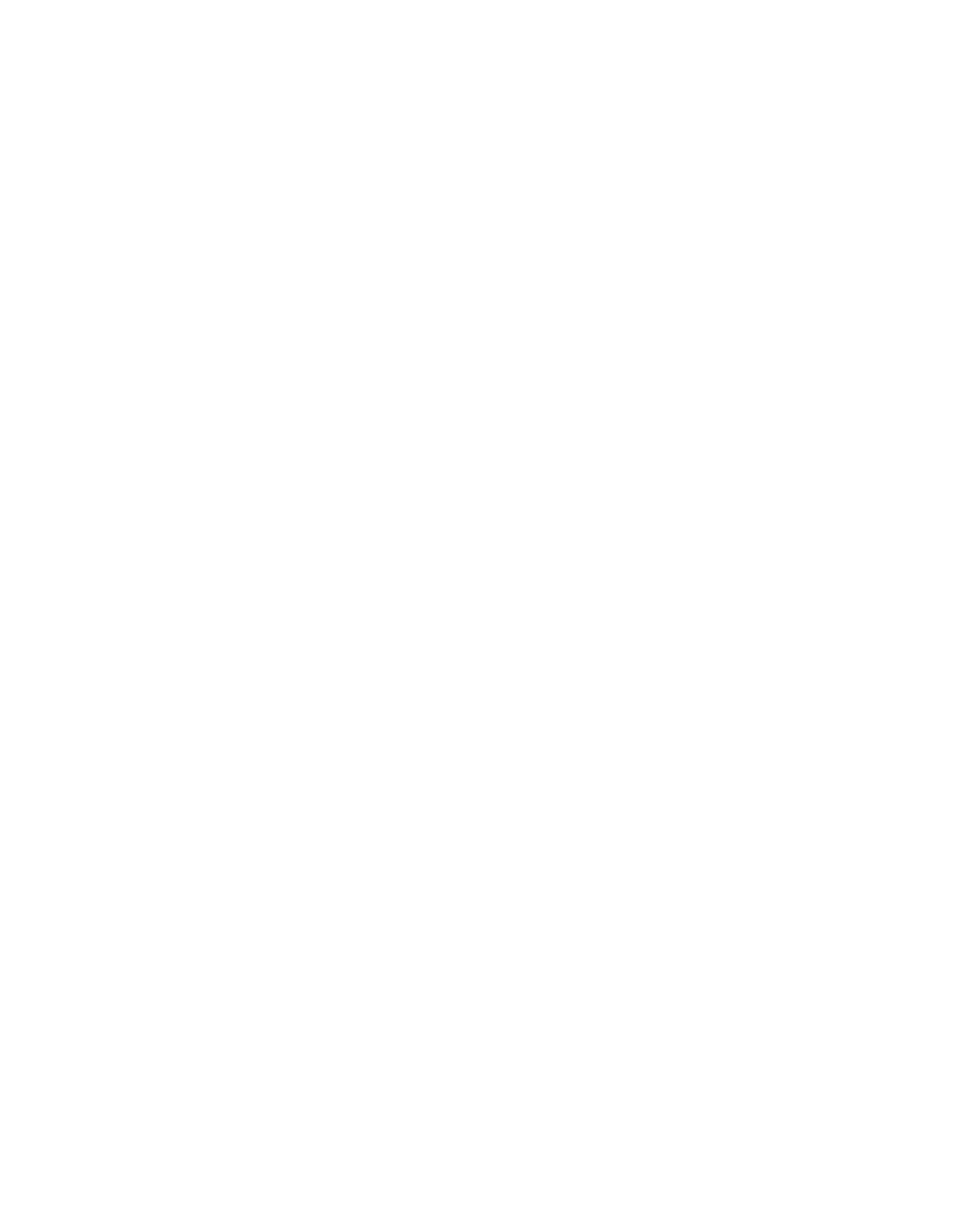# <span id="page-4-0"></span>**1. Overview of RCPP**

### <span id="page-4-1"></span>**1.1. RCPP Vision and Goals**

RCPP is an innovative program that has as its critical feature a co-investment approach through which NRCS and partners collaborate to implement natural resource conservation activities. Following are four key principles of RCPP:

- 1. **Impact**—RCPP applications must propose effective and compelling solutions that address one or more natural resource priorities to help solve natural resource challenges. Partners are responsible for evaluating a project's impact and results.
- 2. **Partner Contributions**—Partners are responsible for identifying any combination of cash and in-kind value-added contributions to leverage NRCS's RCPP investments. It is NRCS's goal that partner contributions at least equal the NRCS investment in an RCPP project. Substantive and sizable partner contributions are given priority consideration as part of the RCPP application evaluation criteria.
- 3. **Innovation**—NRCS seeks projects that integrate multiple conservation approaches, implement innovative conservation approaches or technologies, build new partnerships, or effectively take advantage of program flexibilities to deliver conservation solutions.
- 4. **Partnerships and Management**—Partners must have experience, expertise, and capacity to manage the partnership and project, provide outreach to producers, and quantify the environmental (and when possible, economic and social) outcomes of an RCPP project. RCPP ranking criteria give preference to applicants that meaningfully engage historically underserved farmers and ranchers.

Successful RCPP applicants bring an array of financial and technical capabilities to projects, demonstrate experience working effectively and collaboratively with agricultural producers, including land owners eligible for specific types of RCPP assistance including conservation easements, across the landscape, and propose innovative, sustainable, and measurable approaches to achieving compelling conservation goals.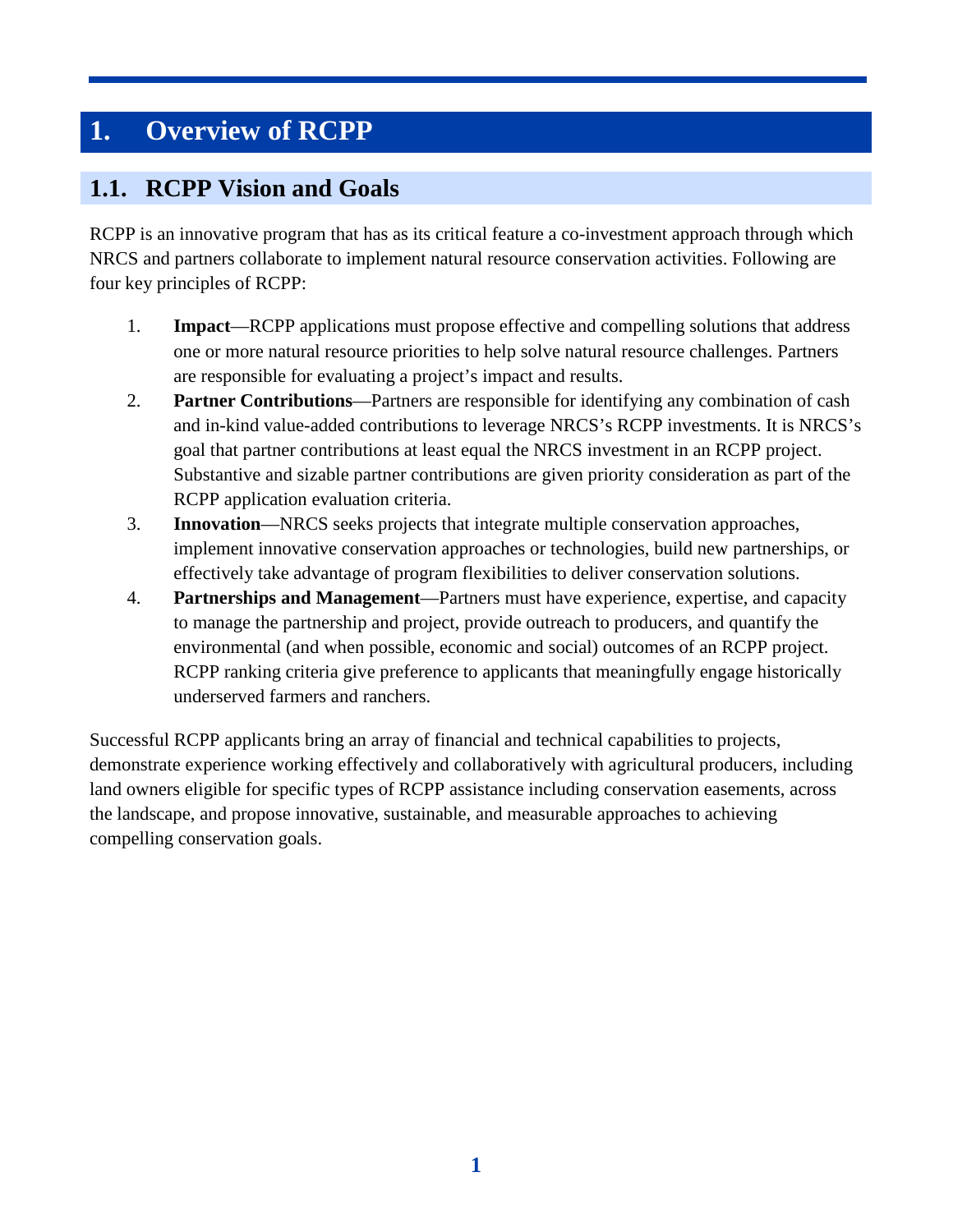# <span id="page-5-0"></span>**2. RCPP Portal Roles and Workflow**

# <span id="page-5-1"></span>**2.1. RCPP Portal Roles**

The RCPP Portal provides partners with the ability to perform the following functions, for proposals and/or projects for which they are the lead partner:

- create and submit (or withdraw) proposals
- add and concur on project deliverables
- upload files to satisfy reporting requirements
- submit amendment requests
- concur on amendment requests submitted by state POCs
- edit their partner information as needed
- submit required reports (requirements vary by
- submit inquiries
- submit Project Completion Questionnaire
- view adjusted gross income and adjustment of terms requests (as applicable)

Note: some of the following will not apply to RCPP 2018.

#### <span id="page-5-2"></span>**2.2. RCPP Proposal Workflow for Partners** Obtain eAuth Access Obtain RCPP Portal Access Create RCPP Proposal Submit RCPP Proposal **NRCS** Reviews Proposals NRCS Selects Proposals for Funding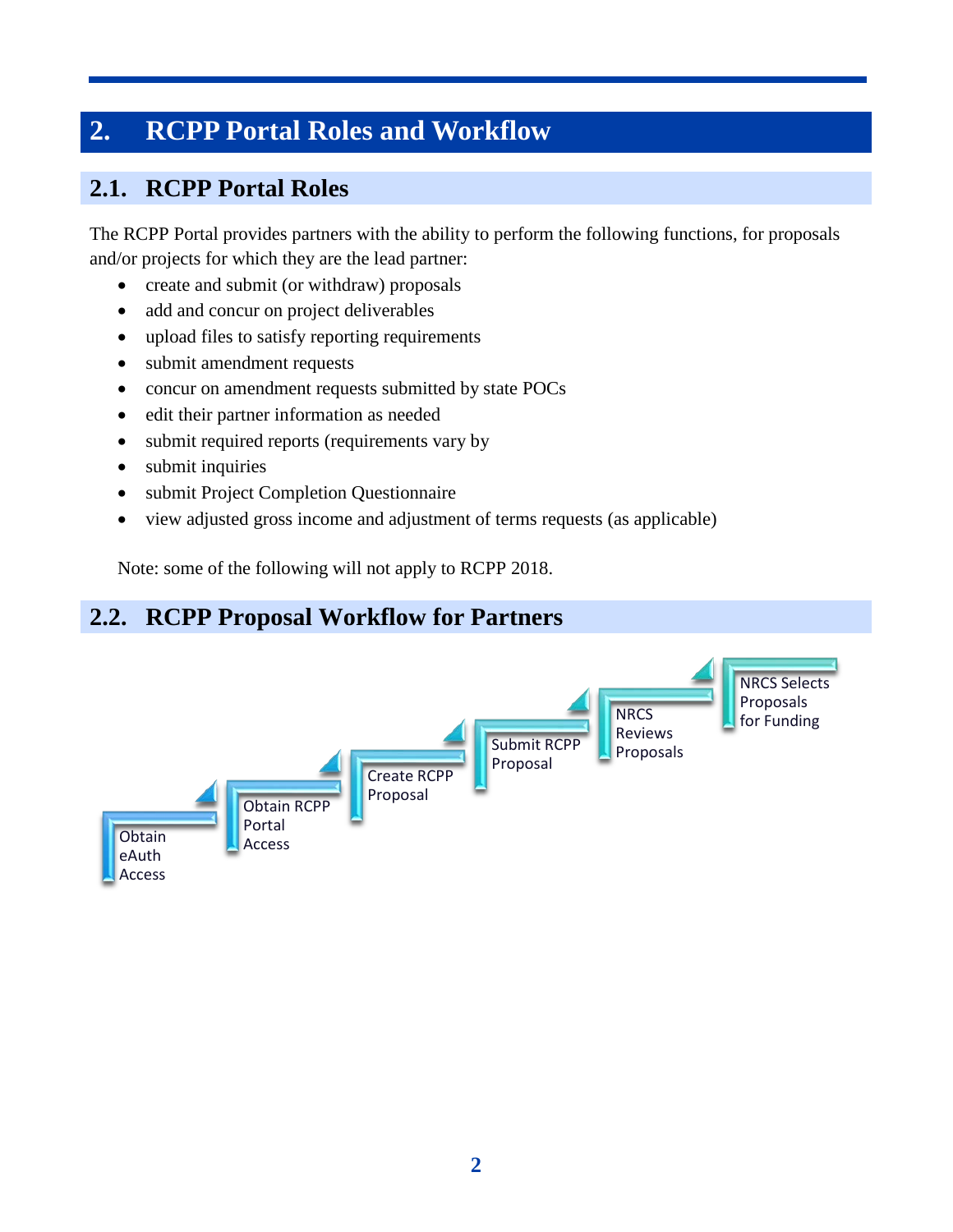# <span id="page-6-0"></span>**3. Accessing the RCPP Portal**

### <span id="page-6-1"></span>**3.1. Obtaining eAuthentication Access**

- Partners must identify at least one system user for your organization. The system does not allow for entity-wide eAuthentication (eAuth) accounts, so individuals with an eAuth account will be able to create and submit a RCPP proposal on behalf of the eligible entity for which s/he works; maintaining eAuth for an appropriate individual to represent the entity is the sole responsibly of the entity (applicant/lead partner).
- This user must establish a USDA Level 2 e-Auth Account at this website **<https://www.eauth.usda.gov/mainPages/index.aspx>**.

**Please note:** The USDA e-Auth process is a Department-wide authentication process and NRCS is unable to assist in the creation of an e-Auth Account.

#### United States Department of Agriculture **JSDA** USDA eAuthentication  $00in -$ About eAuthentication Conta You are here: eAuthentication Home **Quick Links** eAuthentication Home ▷ What is an account? ▷ Create an account **D** Update your account Welcome **Administrator Links** USDA eAuthentication is the system used by USDA agencies to enable customers to obtain accounts that will allow them to access USDA Web applications and services via the Internet. This includes **Local Registration** things such as submitting forms electronically, completing surveys online, and checking the status of **Authority Login** your USDA accounts. Please note that USDA will only accept eAuthentication Accounts from individuals. Currently USDA eAuthentication does not have the mechanism to issue accounts to businesses, corporations or other entities. To apply for a USDA eAuthentication Account, please visit the Create an Account Page. **Coming Soon - A New Look** In the coming weeks, the USDA eAuthentication website will have a brand-new look. USDA is rolling out a new eAuth Next Generation website to improve user experience. See what's coming. eAuthentication Home | USDA.gov | Site Map Accessibility Statement | Privacy Policy | Non-Discrimination Statement | USA.gov

#### **Current eAuthentication Homepage**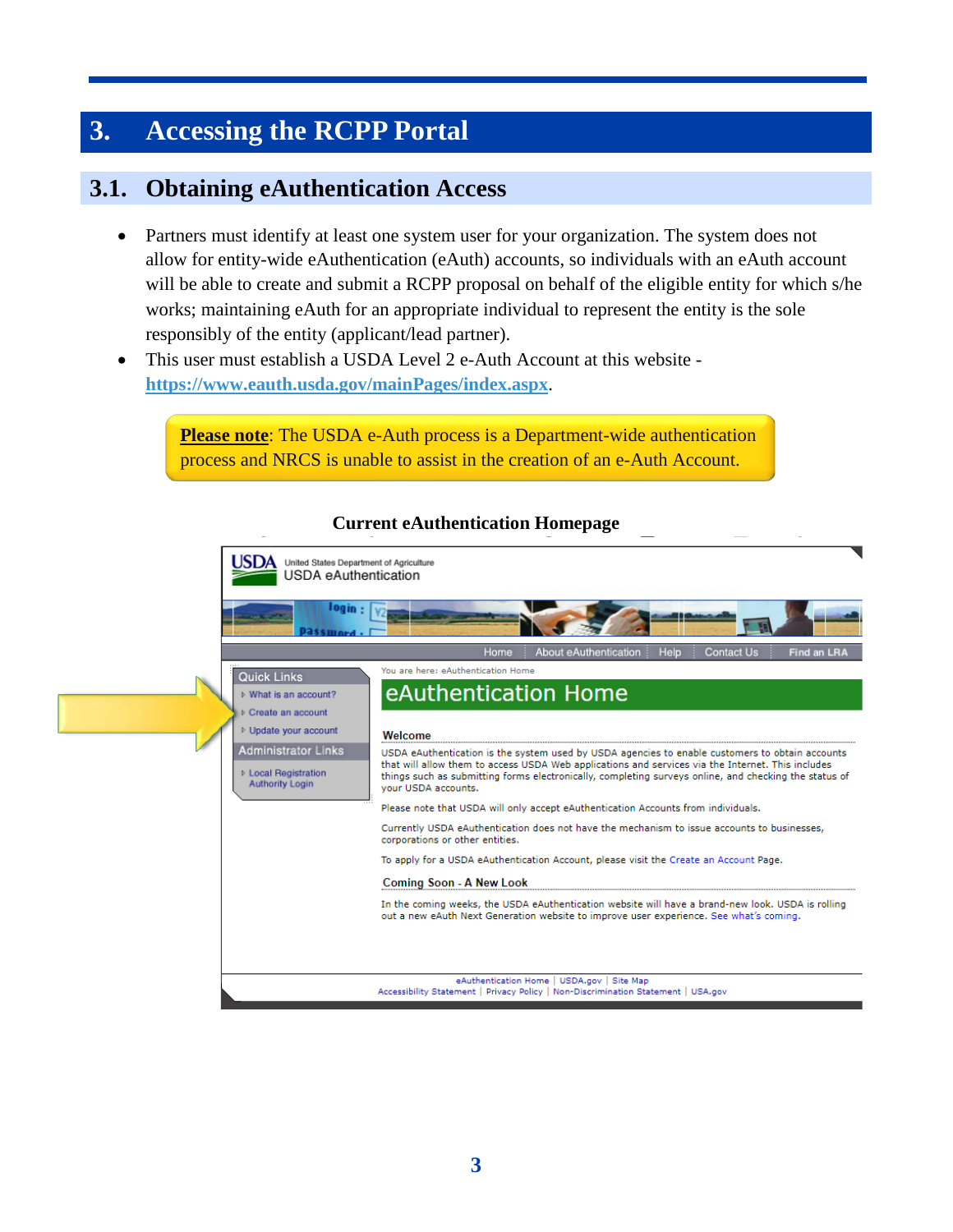# <span id="page-7-0"></span>**3.2. Creating a User Account within the RCPP Portal**

- 5. Go to the RCPP portal login page [https://nrcs-sites.secure.force.com](https://nrcs-sites.secure.force.com/)
- 6. Click on the "start here" button for new users as shown below.



7. Under the dropdown below "I am a ?..." select "Partner Organization".

|                                                                                                                                                                                                                                                       | <b>Request Access Form</b>                                                                                                                                                                                                     |  |
|-------------------------------------------------------------------------------------------------------------------------------------------------------------------------------------------------------------------------------------------------------|--------------------------------------------------------------------------------------------------------------------------------------------------------------------------------------------------------------------------------|--|
| Both NRCS employees and partners now can submit, edit and review RCPP pre-proposal and proposal information through the new RCPP Partner Portal.                                                                                                      |                                                                                                                                                                                                                                |  |
| - In the first drop down field below, please identify yourself as an employee or partner.<br>- Then in the given fields, provide your contact information, including organization name, your first and last name, email address and physical address. | - Finally, you will be asked if you have a Level 2 e-Authentication account - with a yes or no drop down option. Although you can submit this form at any time, we recommend that you wall to submit this form until you can a |  |
| request e-Authentication access from this website as well.                                                                                                                                                                                            | Before we can grant you access, you will need a Level 2 e-Authentication account through USDA to access the RCPP Partner Portal. Visit the USDA website to learn more about e-Authentication and Level 2 access specifically,  |  |
| Once you complete and submit the form, please allow three full business days for access to the system. NRCS or its technical providers may contact you if there are questions about your answers or RCPP project.                                     |                                                                                                                                                                                                                                |  |
| Thank you for submitting your RCPP Partner Portal access request.                                                                                                                                                                                     |                                                                                                                                                                                                                                |  |
| *-Regulred<br>I am a ?"                                                                                                                                                                                                                               |                                                                                                                                                                                                                                |  |
| Partner Organization                                                                                                                                                                                                                                  |                                                                                                                                                                                                                                |  |
| -None-<br><b>Partner Organization</b><br>NRCS Staff Member                                                                                                                                                                                            | Partner Organization."                                                                                                                                                                                                         |  |
| <b>BUSINESS ADDRESS</b><br>Address 1*                                                                                                                                                                                                                 | City*                                                                                                                                                                                                                          |  |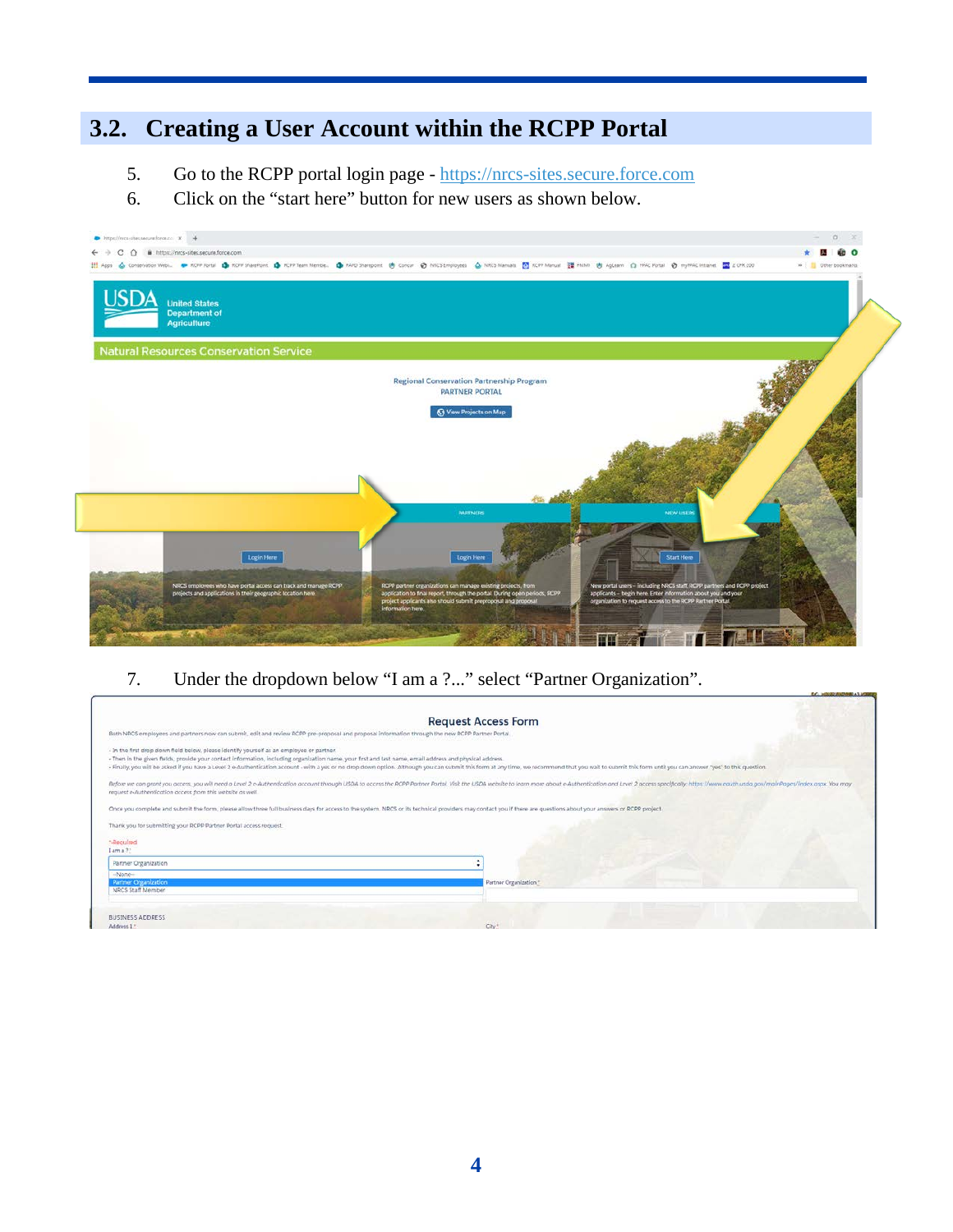- 8. Enter the full name of the designated user.
- 9. Enter the partner organization name, business address, city, state, zipcode, timezone, business email, and business phone.

| Partner Organization<br>Full Name*<br>Partner Organization*         |  |
|---------------------------------------------------------------------|--|
|                                                                     |  |
|                                                                     |  |
| <b>E ST</b><br>BUSINESS ADDRESS<br>$City$ <sup>*</sup><br>Address 1 |  |
| Address 2<br>State:                                                 |  |
| $-None-$                                                            |  |
| n an<br>Time Zone<br>Zip Code <sup>+</sup>                          |  |
| $-Mone-$                                                            |  |
| Business Email:<br>Business Phone                                   |  |
|                                                                     |  |

- 10. If the designated user is taking over management of previously created proposals/projects, enter them in to the correct field.
- 11. Verify whether the designated user has e-Auth Level 2 Access.
- 12. Click the blue "submit" button at the bottom of the page.

| Proposals/Projects Requested to Manage (Enter "NA" if none)." |        |                                                                                                                                                                                                                                |                                                    |
|---------------------------------------------------------------|--------|--------------------------------------------------------------------------------------------------------------------------------------------------------------------------------------------------------------------------------|----------------------------------------------------|
|                                                               |        |                                                                                                                                                                                                                                |                                                    |
| Do You Have Eauth Level-2 Access <sup>3+</sup>                |        |                                                                                                                                                                                                                                |                                                    |
| Yes:                                                          |        |                                                                                                                                                                                                                                |                                                    |
| from this website as well.                                    |        | You will need a Level 2 e-Authentication account through USDA to access the RCPP Partner Portal. Visit the USDA website to learn more about e-Authentication and Level 2 access specifically. https://www.eauth.usda.gov/mainP |                                                    |
|                                                               | Submit | Cancel                                                                                                                                                                                                                         |                                                    |
|                                                               |        |                                                                                                                                                                                                                                |                                                    |
| the problems of the problems of the problems.                 |        |                                                                                                                                                                                                                                | <b><i>VEHINAL PRODUCTION INTO A SAID DRESS</i></b> |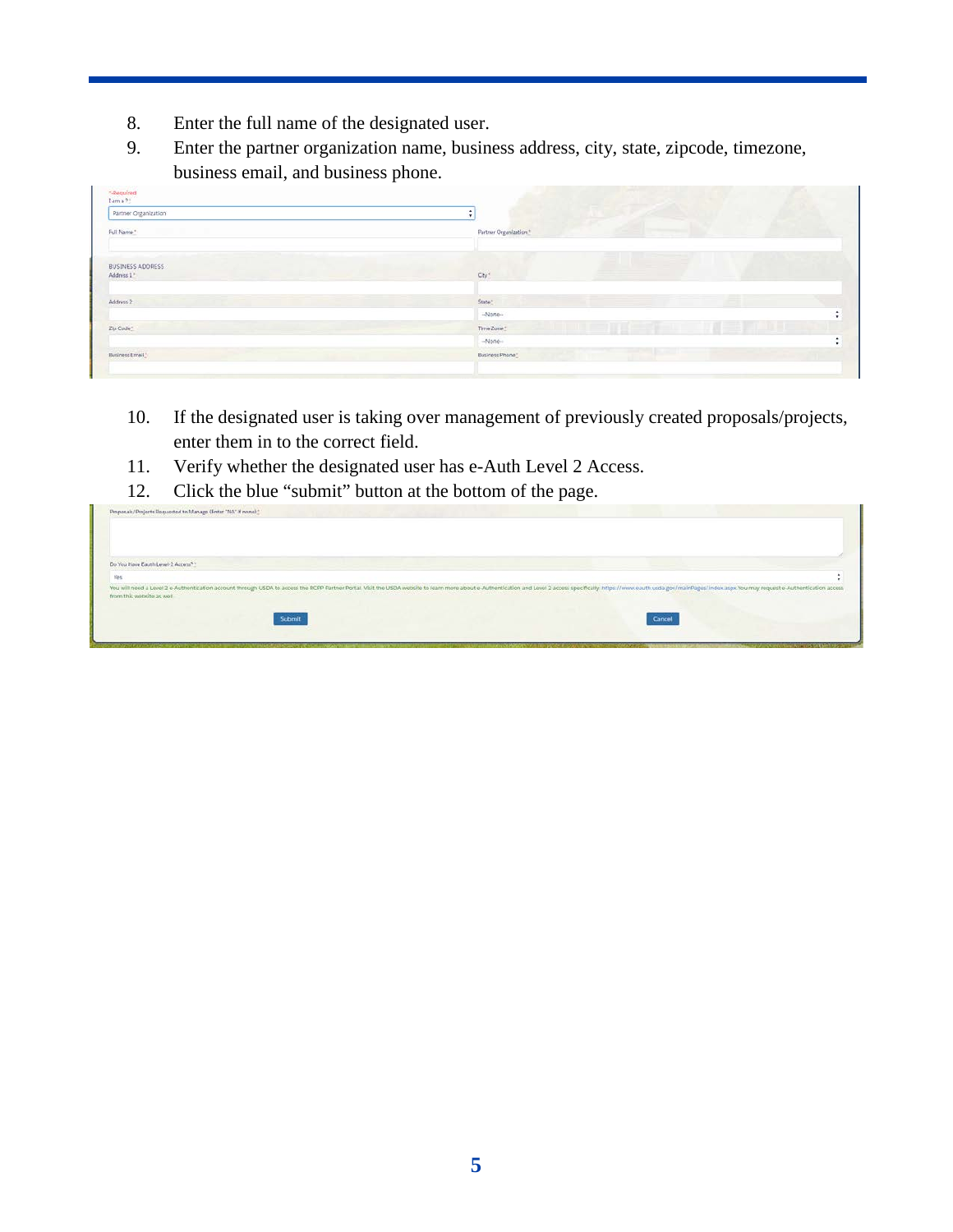# <span id="page-9-0"></span>**4. Proposal Process for Partners**

### <span id="page-9-1"></span>**4.1. Overview**

The RCPP Proposals tab is where Partners can view, create, and submit Proposals before the Proposal deadline set by the RCPP Team.

| RCPP PROPOSALS<br>π      | <b>RCPP PROJECTS</b><br>$HELP -$ |                       |               |
|--------------------------|----------------------------------|-----------------------|---------------|
|                          |                                  |                       |               |
|                          |                                  | <b>C</b> New Proposal |               |
|                          |                                  |                       |               |
| <b>PARTNER PROPOSALS</b> |                                  |                       |               |
| <b>FISCAL YEAR</b>       | PROJECT NUMBER                   | PROJECT NAME          | <b>STATUS</b> |
| 2018                     | 1679                             | KELLY <sub>2</sub>    | Selected      |
| 2018                     | 1681                             | KELLY <sub>3</sub>    | Selected      |
| 2018                     | 1683                             | KELLY 1               | Selected      |

## <span id="page-9-2"></span>**4.2. Creating a Proposal**

### <span id="page-9-3"></span>**4.2.1. Starting a New Proposal**

- 1. Click the **RCPP Proposals** tab.
- 2. Click the **New Proposal** button. A new window is opened.

**Please note**: If the Proposal deadline has passed, the **New Proposal** button will not be available. The status and the Proposal deadline will be displayed on the left side panel.

 3. The *Project Details* screen is displayed by default, also indicated by the *Project Details* section on the left side panel.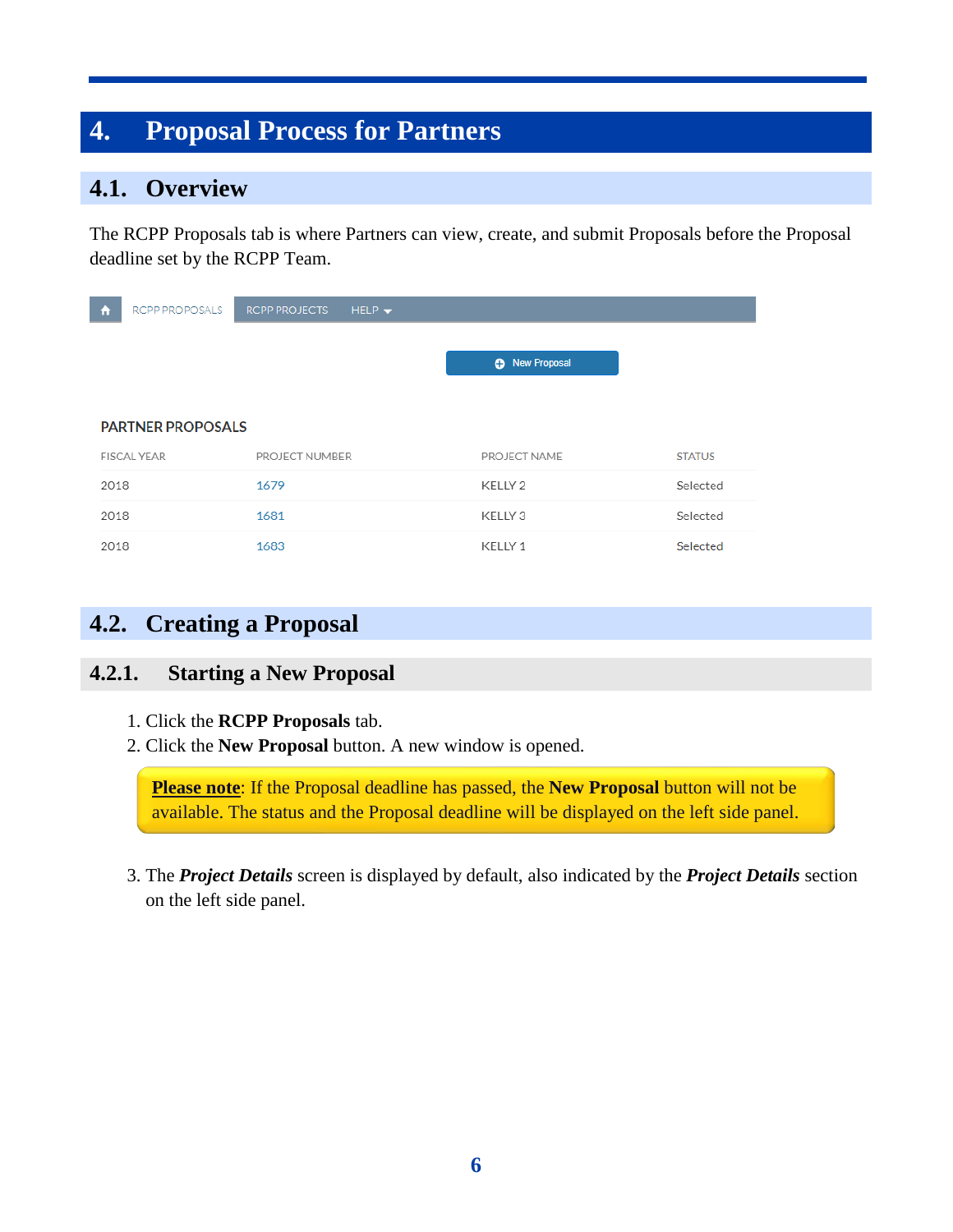### <span id="page-10-0"></span>**4.2.2. Basic Project Information**

#### 4. Fill out the *Project Details – Basic Project Information***.**

| <b>Project Details</b>             |                                    |  |  |  |  |  |  |
|------------------------------------|------------------------------------|--|--|--|--|--|--|
| <b>Basic Project Information</b>   |                                    |  |  |  |  |  |  |
| Project Title:                     | Lead State:                        |  |  |  |  |  |  |
| <b>Funding Pool: Please Select</b> | CCA (if applicable): Please Select |  |  |  |  |  |  |
| DUNS:                              | SAM:                               |  |  |  |  |  |  |
| <b>SCIMS:</b>                      |                                    |  |  |  |  |  |  |

- a. *Project Title* Enter a concise title for your proposed RCPP project. Please avoid acronyms that are not widely known.
- b. *Lead State* Enter the two-letter abbreviation for the state where the largest portion, or all, of the project's work will be carried out.
- c. *Funding Pool* Select either the State/Multi-state or CCA funding pool.
- d. *Critical Conservation Areas (CCA)* Select the CCA you wish to apply for. More information on CCAs, including boundary maps, is available on the [RCPP website.](https://www.nrcs.usda.gov/wps/portal/nrcs/detail/national/programs/financial/rcpp/?cid=stelprdb1254053) Please note all proposed counties for the project must at least partially fall within the boundaries of the CCA.
- e. *DUNS* Please enter the Data Universal Number System (DUNS) number assigned to your organization. See the yellow help box below for help finding your organization's number or registering for one.
- f. *SAM* Please enter the System for Award Management (SAM) number assigned to your organization. See the yellow help box below for help finding your organization's number or registering for one. If your organization needs to register for a SAM number, please begin this process as soon as possible. It can be a lengthy process.
- g. *SCIMS –* Partners interested in receiving an RCPP technical assisstance award (including enhacment and or implementation TA) will need to establish a SCIMS registration as well. RCPP Coordinators can provide partners local contacts for SCIMS record establishment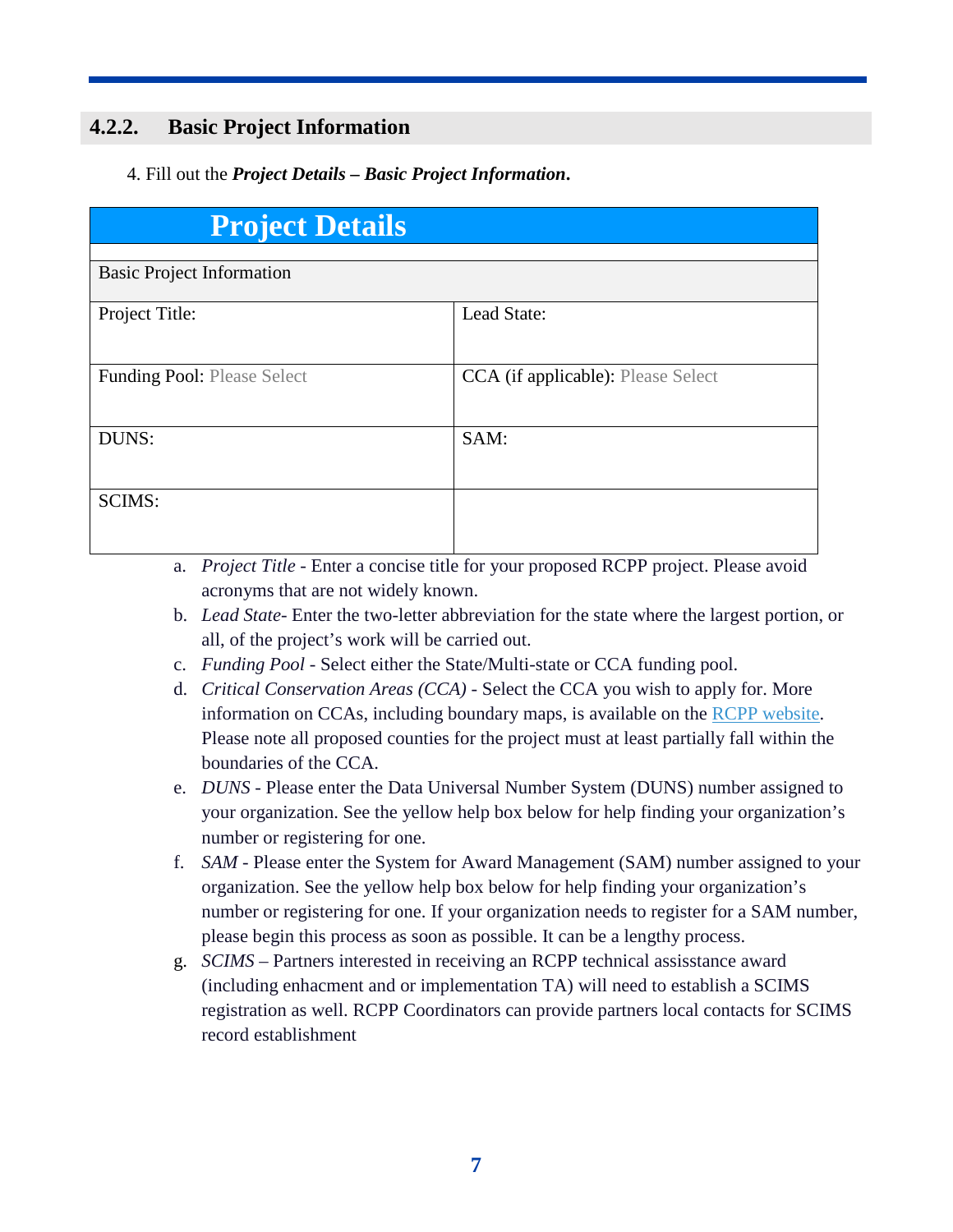#### Finding or registering a DUNS number –

[https://www.grants.gov/applicants/organization-registration/step-1-obtain-duns](https://www.grants.gov/applicants/organization-registration/step-1-obtain-duns-number.html)[number.html](https://www.grants.gov/applicants/organization-registration/step-1-obtain-duns-number.html)

Finding or registering a SAM number –

[https://www.grants.gov/web/grants/applicants/organization-registration/step-2-register](https://www.grants.gov/web/grants/applicants/organization-registration/step-2-register-with-sam.html)[with-sam.html](https://www.grants.gov/web/grants/applicants/organization-registration/step-2-register-with-sam.html)

Finding or registering for a SCRIMS – Please see your local service center, which can be found using this search tool - <http://offices.sc.egov.usda.gov/locator/app?agency=nrcs>

#### <span id="page-11-0"></span>**4.2.3. Applicant Contact Information**

#### 5. Fill out the *Project Details – Applicant Contact Information***.**

| Project Details (cont.)              |                                          |  |  |  |  |  |
|--------------------------------------|------------------------------------------|--|--|--|--|--|
|                                      |                                          |  |  |  |  |  |
| <b>Applicant Contact Information</b> |                                          |  |  |  |  |  |
| Lead Partner Organization:           |                                          |  |  |  |  |  |
| Project Director Name:               | <b>Alternative Contact Name:</b>         |  |  |  |  |  |
| Project Director Email:              | <b>Alternative Contact Email:</b>        |  |  |  |  |  |
| Project Director Phone Number:       | <b>Alternative Contact Phone Number:</b> |  |  |  |  |  |

- a. *Project Director Name and contact information* Please enter the name, email, and phone number of the individual who will be responsible for managing the project should it be selected.
- <span id="page-11-1"></span>b. *Alternative Contact Name and contract information* – Please enter the name, email, and phone number of an individual from the lead partner organization who can be contacted should the Project Director be unavailable, or change.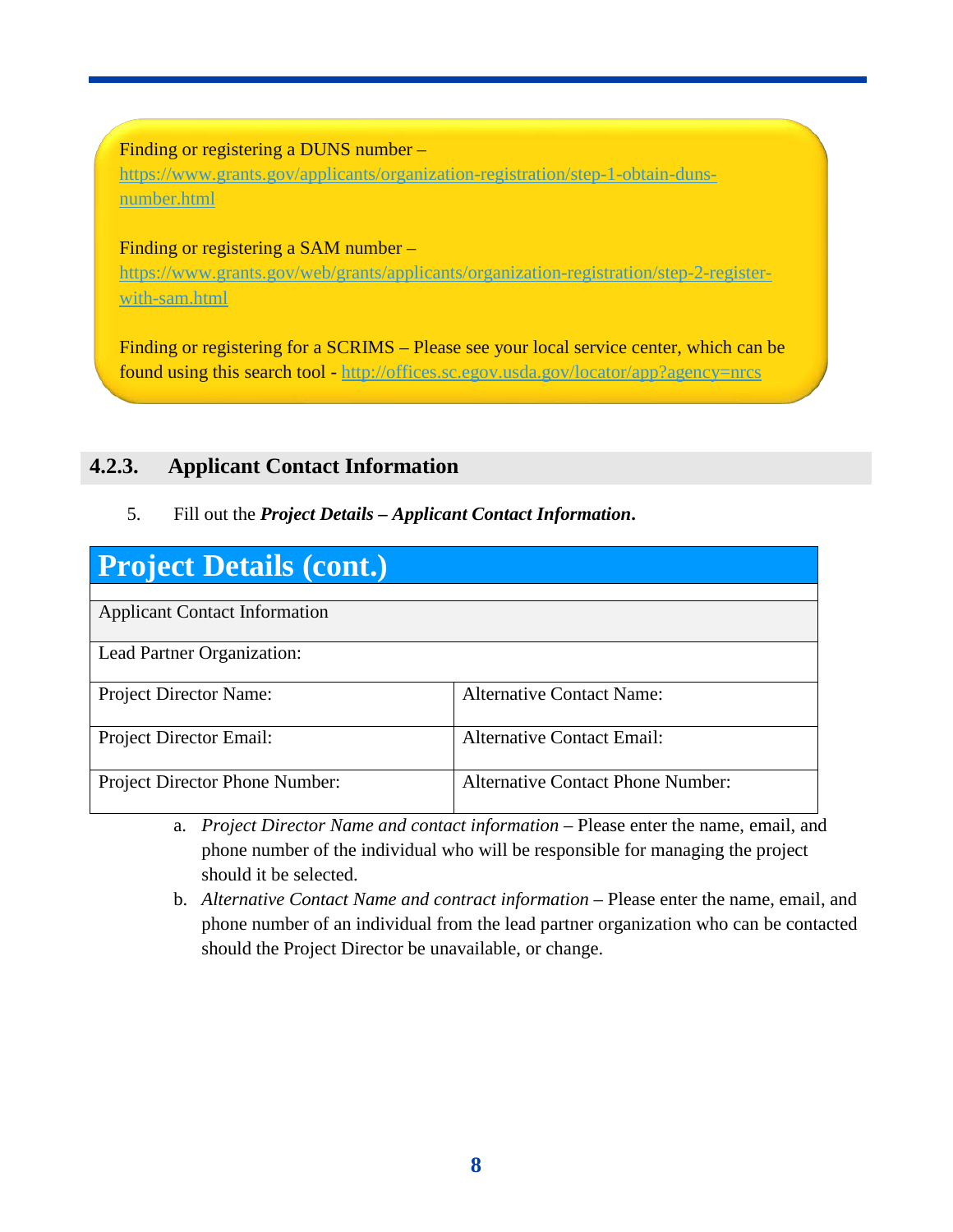### **4.2.4. Goals and Objectives**

6. Fill out the *Project Details – Goals and Objectives*.

| <b>Project Details (cont.)</b>                                        |                                          |  |  |  |  |  |
|-----------------------------------------------------------------------|------------------------------------------|--|--|--|--|--|
|                                                                       |                                          |  |  |  |  |  |
| Goals and Objectives                                                  |                                          |  |  |  |  |  |
| Proposed Start Date: June 2020                                        | Proposed End Date:                       |  |  |  |  |  |
| Justification for Projects Longer than Five Years:                    |                                          |  |  |  |  |  |
|                                                                       |                                          |  |  |  |  |  |
| Primary Resource Concern: Please Select                               | Primary Resource Concern: Please Select  |  |  |  |  |  |
| (If State/Multi-State Pool Selected)                                  | (If CCA Selected)                        |  |  |  |  |  |
|                                                                       |                                          |  |  |  |  |  |
| <b>Additional Resource Concerns</b>                                   | Additional Resource Concerns (CCA):      |  |  |  |  |  |
| (State-Multi-State Pool):                                             |                                          |  |  |  |  |  |
| Air Quality                                                           | <b>Degraded Plant Condition</b>          |  |  |  |  |  |
| Animals - Livestock                                                   | <b>Excess Water</b>                      |  |  |  |  |  |
| Animals - Wildlife                                                    | Inadequate Habitat for Fish and Wildlife |  |  |  |  |  |
| Energy                                                                | <b>Insufficient Water</b>                |  |  |  |  |  |
| Plants                                                                | Soil Quality Degradation                 |  |  |  |  |  |
| Soil Erosion                                                          | <b>Water Quality Degradation</b>         |  |  |  |  |  |
| $\Box$ Water Quality                                                  |                                          |  |  |  |  |  |
| $\Box$ Water Quantity                                                 |                                          |  |  |  |  |  |
| Description of Goals and Objectives:                                  |                                          |  |  |  |  |  |
|                                                                       |                                          |  |  |  |  |  |
| Description of Expected Environmental, Economic, and Social Outcomes: |                                          |  |  |  |  |  |
|                                                                       |                                          |  |  |  |  |  |

- a. *Proposed Start Year* This is automatically set at July 2020.
- b. *Proposed End Year* Enter the proposed end date. Most projects are expected to end five years after the start date, the default project length, and minimum period over which environmental outcomes can typically be reported. If a project is proposed for a period longer or shorter than five years, a justification is required below.
- c. *Justification for Projects Longer than Five Years* If the project is proposed for more than five years, please enter a justification for why the extended project length is needed to achieve the goals and objectives of the proposed project.
- d. *Primary Resource Concern* Select the primary resource concern among the dropdown options for either the state/multi-state projects or CCA projects. This should be the resource concern that will receive the highest priority in consideration of awards of proposed financial assistance, technical assistance, and contributions. For CCA projects,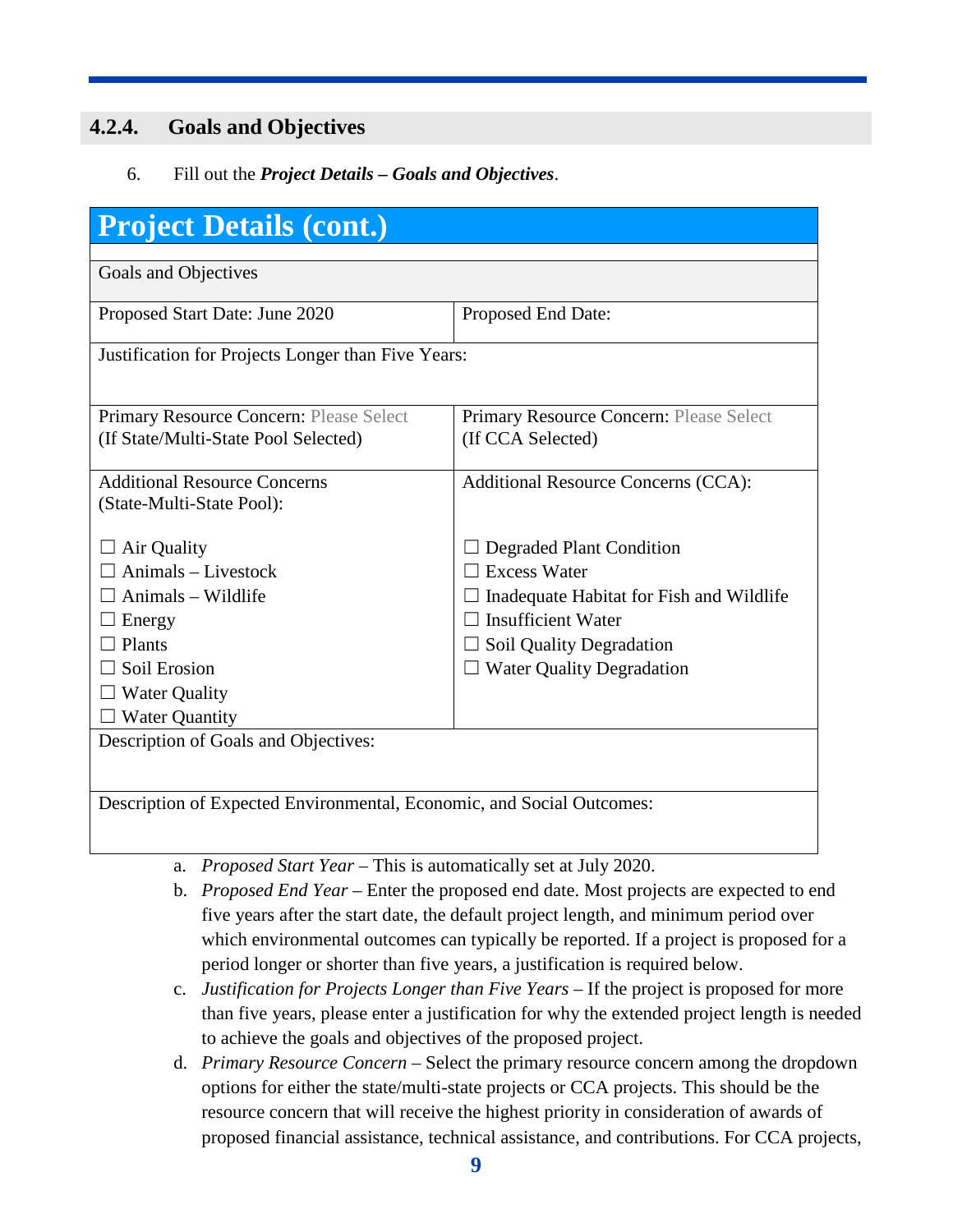partners must select one of the priority resource concerns listed for the relevant CCA in the RCPP funding announcement.

- e. *Additional Resource Concerns* Please select all other resource concerns your project will address through financial assistance, technical assistance, and/or contributions.
- f. *Executive Summary* A brief summary of the project (i.e. your elevator pitch) including project goals and objectives.
- g. *Description of Expected Environmental, Economic, and Social Outcomes* All RCPP projects are required to develop and report on agreement progress, contributions, and environmental outcomes. Partners may also choose to develop and report on economic and social outcomes. Partners are highly encouraged to review the RCPP outcomes guidance document posted to the RCPP website for more information. In this box, partners should briefly describe the anticipated outcomes of their project and the proposed method for measuring outcomes. After a RCPP project is selected for funding, NRCS will work with partners to ensure that proposed project outcomes are meaningful and that methods for measuring and reporting on outcomes are feasible.
- 7. Click the **Save as Draft** button to save, or the **Save & Continue** button to complete this section. If all fields have been filled out the *Project Details* section on the left side panel will display a green checkmark, indicating the section is complete.

### <span id="page-13-0"></span>**4.2.5. Funding Request**

- 8. The *RCPP Funding Request* screen is displayed, also indicated by the *RCPP Funding Request* section highlighted in dark blue on the left side panel. Fill out the *Financial Assistance* section of the funding request**.**
- 9. Click **Add Row** to add additional rows as necessary.

| <b>RCPP Funding Request</b>         |                |              |                  |                                                                |                        |             |
|-------------------------------------|----------------|--------------|------------------|----------------------------------------------------------------|------------------------|-------------|
| <b>Activity Type</b><br>(Drop Down) | Fiscal<br>Year | <b>State</b> | Amount<br>$(\$)$ | Deliverable Type<br>(Auto-populated)                           | Proposed<br>Activities | Description |
| Choose an<br>item.                  |                |              |                  | Producer contracts/<br>supplemental<br>agreements<br>involving |                        |             |
| Add Row                             |                |              |                  |                                                                |                        |             |
| Financial Assistance Subtotal       |                |              |                  |                                                                |                        |             |

a. *Activity Type* – Select between (1) Land Improvement, (2) Rentals, (3) Easements, U.S.- Held, (4) Easements, Entity-Held, and (5) Public Works/Watersheds. For a definition of these contract types please see Appendix A.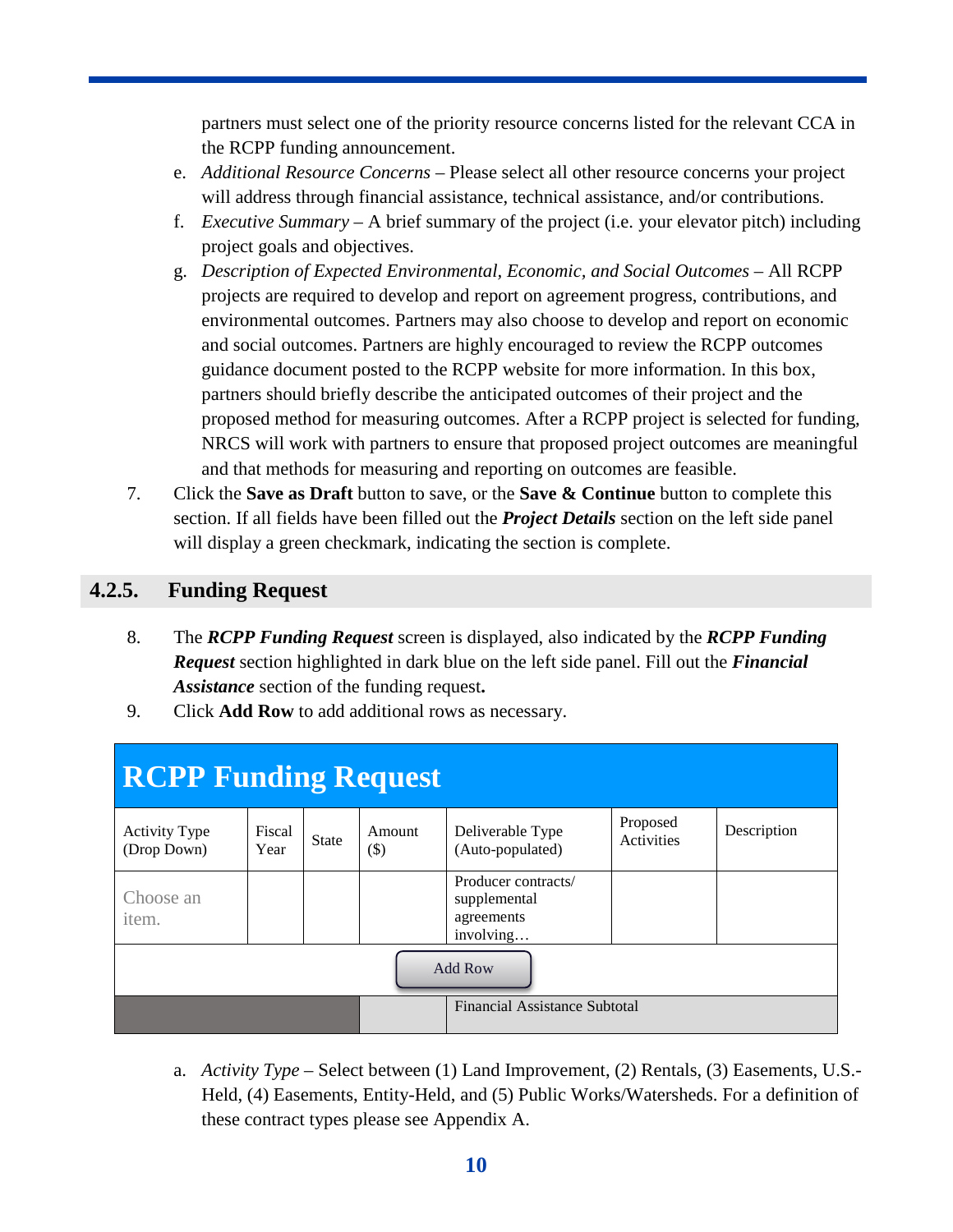- b. *Fiscal Year*  Enter the year this work will be performed. A separate row is needed for each fiscal year, even if the same work is being performed in consecutive years.
- c. State Enter the two-letter acronym of the state where the work will be performed. A separate line is needed for each state for each fiscal year for each contract type.
- d. *Deliverable Type* This column will be auto-populated based on the contract type entered in the first column.
- e. *Proposed Activity* Enter a description of the proposed project activities under the proposed contract type.

Some sample proposed activities:

- Practices to improve Sage-grouse habitat (e.g. fence marking, prescribed grazing, juniper removal).
- Rental contracts with producers for 3 years to defray landowner costs of fallowing lands during transition to organic production.
- Conservation easements to permanently protect critical riparian habitat for the Southwestern Willow Flycatcher.
- f. *Description*  This field is optional but will be considered in proposal evaluation:partners are encouraged, where applicable, to illustrate the relationship between requested financial assistance and partner contributions that compliment and amplify the impact of the financial assistance.

Some sample descriptions:

- Fence marking and fencing supplies related to prescribed grazing are provided by the lead partner as described in Contributions section.
- State agency providing cash match for easements; easement support services provided as cash contribution by lead partner
- 10. Fill out the *Technical Assistance* section of the funding request**. Partners must closely read Section IV of the RCPP funding announcement for a thorough explanation of how technical assistance (TA) will work for RCPP projects.** Partners may request up to 7% of the total project request for Enhancement TA activities. NRCS will retain at least 5% of the total project request for Implementation TA. NRCS will also retain the remaining Implementation TA (18% of the total project request). Implementation and Enhancement TA awards to partners are not guaranteed based on project selection. TA will be subject to negotiation and based on NRCS technical and financial criteria, including but not limited to partners ability to provide defensible supporting justification that project partners (or thirdparties) have the capability and capacity to carry out implementation TA activities at a reasonable cost, and NRCS determination that any obligations of TA shall not adversely affect NRCS ability to implement its own responsibilities in the project.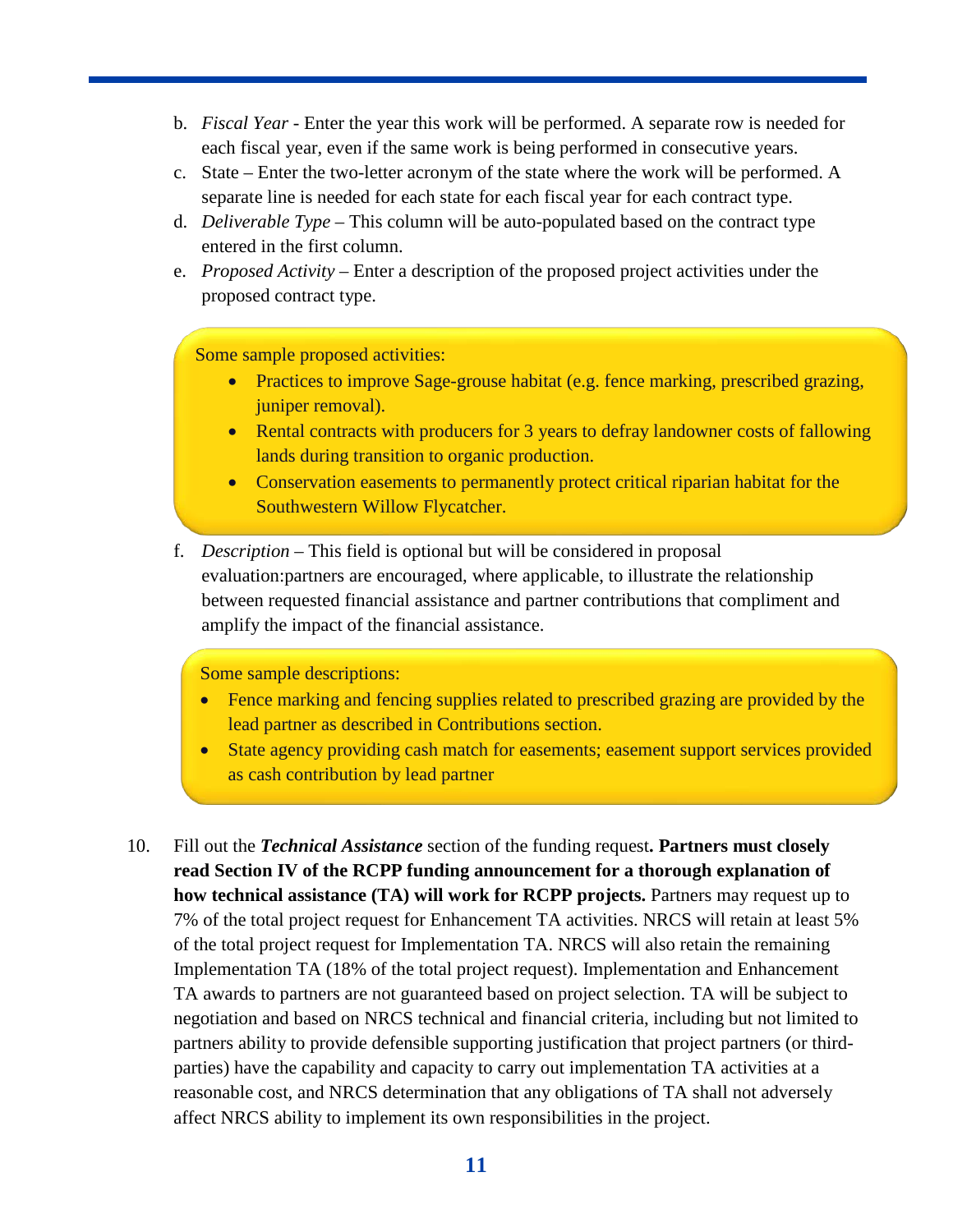| <b>RCPP Funding Request (Continued)</b>     |  |              |                                           |                                      |                        |               |
|---------------------------------------------|--|--------------|-------------------------------------------|--------------------------------------|------------------------|---------------|
| Technical<br>Assistance Type<br>(Drop Down) |  | <b>State</b> | Amount<br>$(\$)$                          | Deliverable Type<br>(Auto-populated) | Proposed<br>Activities | Justification |
| <b>NRCS TA</b>                              |  | VA           | $=$ 5% of<br>Total<br>Project<br>Request  |                                      |                        |               |
| <b>NRCS</b><br>Implementation<br><b>TA</b>  |  | VA           | $=18\%$ of<br>Total<br>Project<br>Request |                                      |                        |               |
| Choose an<br>item.                          |  |              |                                           |                                      |                        |               |
| <b>Add Row</b>                              |  |              |                                           |                                      |                        |               |
|                                             |  |              |                                           | <b>Technical Assistance Subtotal</b> |                        |               |
|                                             |  |              | $=FA+TA$                                  | <b>Total Project Request</b>         |                        |               |

11. Click **Add Row** to add additional rows as necessary.

The table will start with two rows pre-populated, an NRCS TA row which will equal 5% of the total project request and an NRCS Implementation TA row which will equal 18% of the total project request. If partners request Implementation TA, this will subtract from the NRCS Implementation TA.

- a. *Technical Assistance Type –* Select from the dropdown list of technical assistance types.
- b. *State –* Enter the two-letter state abbreviation for where the technical assistance activities will be carried out. A separate line is needed for each participating state (for example, all projects will have NRCS TA and Implementation TA for each participating state; any enhancement or implementation requests would add to the number of requests.
- c. *Amount –* Enter the dollar amount of technical assistance proposed in whole dollars*.*
- d. *Deliverable Type –* This column is automatically populated based on the selected Technical Assistance Type.
- e. *Proposed Activities –* Briefly describe the types of technical assistance activities that will be performed for each deliverable.
- f. *Justification –* Briefly justify the need and substantiate the funding request.
- 12. Click the **Save as Draft** button to save, or the **Save & Continue** button to complete this section. If all fields have been filled out the *RCPP Funding Request* section on the left side panel will display a green checkmark, indicating the section is complete.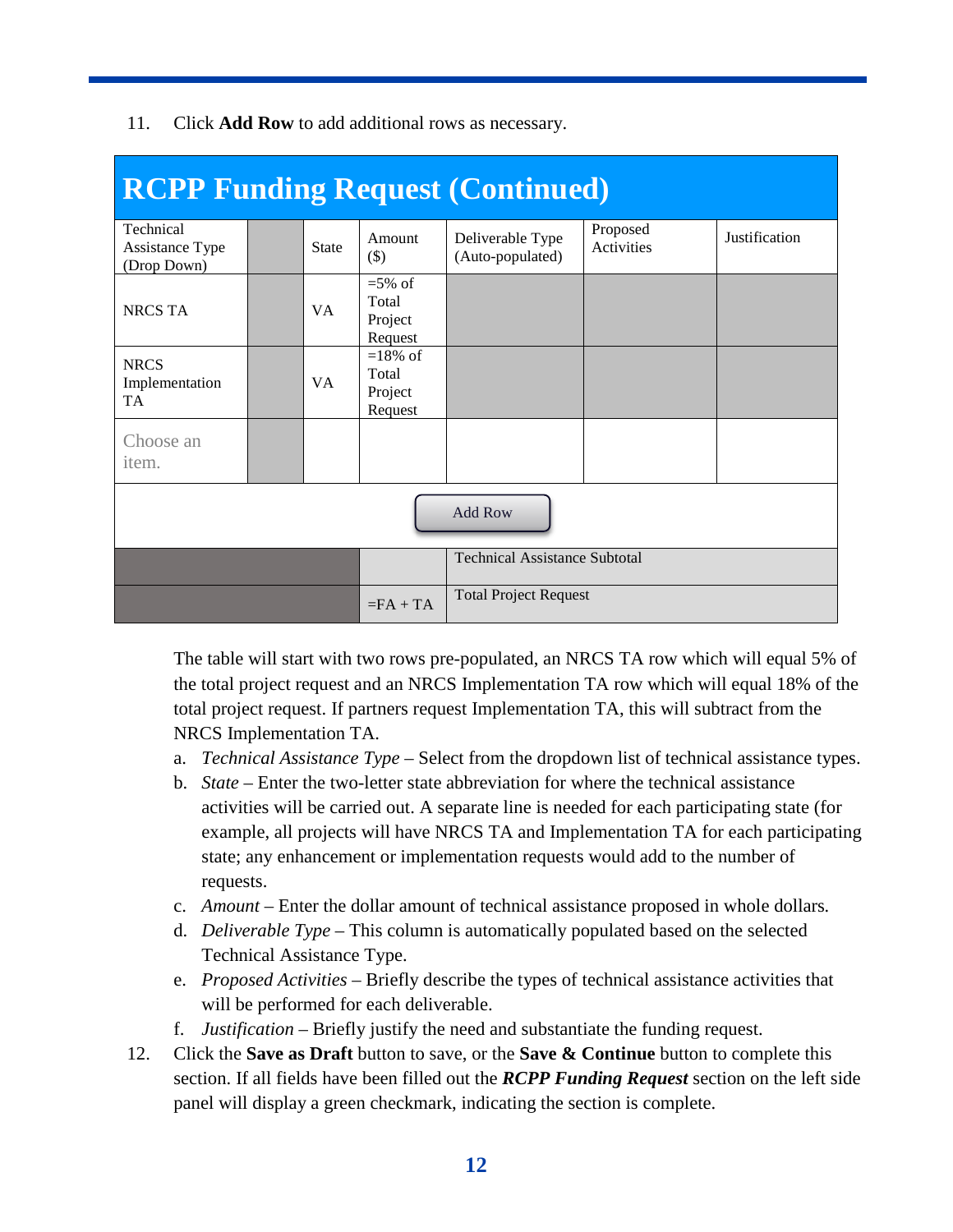13. The *Supporting Documents for RCPP Funding Request* screen is displayed, also indicated by the *Supporting Documents for RCPP Funding Request* section highlighted in dark blue on the left side panel. Fill section labeled Capability to Perform Technical Assistance.

#### **Capability to Perform Technical Assistance**

Describe the capability and capacity of each partner organization and/or third party proposed to carry out Implementation TA activities in the RCPP funding request table above (i.e. certifications, educational background, prior experience of individuals assigned to the tasks as well as the time and number of staff allocated to these tasks):

- 14. Click the **Upload** button and select each file to be submitted as part of the proposal. This may include fee schedules based on proposed technical assistance activities or supporting documents needed to illustrate the capability and capacity of partners to perform the technical assistance activities listed above. For watershed project (e.g., Public Law 83-566-type activities, partners must upload a detailed watershed plan.
- 15. Click the **Save as Draft** button to save, or the **Save & Continue** button to complete this section. If all fields have been filled out the *Supporting Documents for RCPP Funding Request* section on the left side panel will display a green checkmark, indicating the section is complete.
- 16. The *Partner Contributions* screen is displayed, also indicated by the *Partner Contributions* section highlighted in dark blue on the left side panel. Click the plus sign labeled **Add Partner** to add a partner. A *Project Partner/Entity* Form will be displayed.

<span id="page-16-0"></span>**Please note**: This must be done for the lead partner, contributing partners, and contributing third-party entities that will be included in the **Contributions Table**.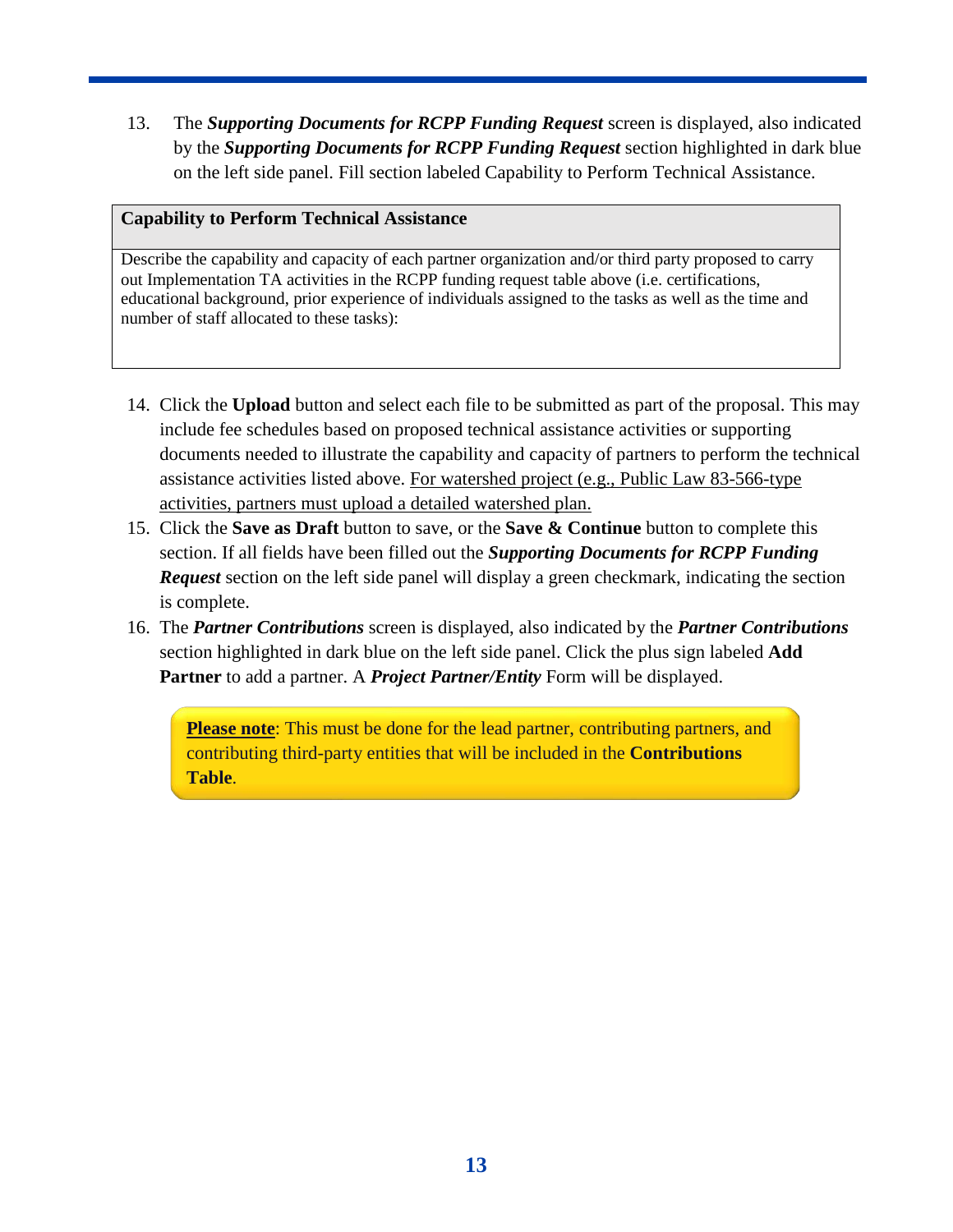### **4.2.6. Partner Contributions**

 17. Fill out the *Project Partner Form* – Lead partners must enter information for each partner (other than the lead) providing contributions. This includes eligible partners (see list in funding announcement), third-parties (e.g., individuals/entities not considered eligible partners) and Federal agencies providing contributions.

# **Project Partner Form**

| Partner Name:                     | Partner/Entity Type Please Select. |
|-----------------------------------|------------------------------------|
| Partner Contact Name:             | <b>Partner Contact Email:</b>      |
| <b>Partner Contact Telephone:</b> | Partner Zip Code:                  |

- a. *Partner Name –* Enter the partner, entity, or Federal agency's full name.
- b. *Partner/Entity Type –* Select from the dropdown options of partner and entity types.
- c. *Partner Contact Name, Email, and Telephone –* Enter the name, email, and telephone number of an individual that can be contacted for questions related to the partner organization, third-party entity, or Federal agency.
- d. *Partner Zip Code –* Enter the Zip Code of the organization's headquarters.
- 18. Click the **Save** button. The Partner/Entity will not be available in the dropdown menu for the *Partner Contributions Table***.**
- 19. Fill out the *Partner Contributions Table***.**
- 20. Click **Add Row** to add additional rows for each partner/entity contribution.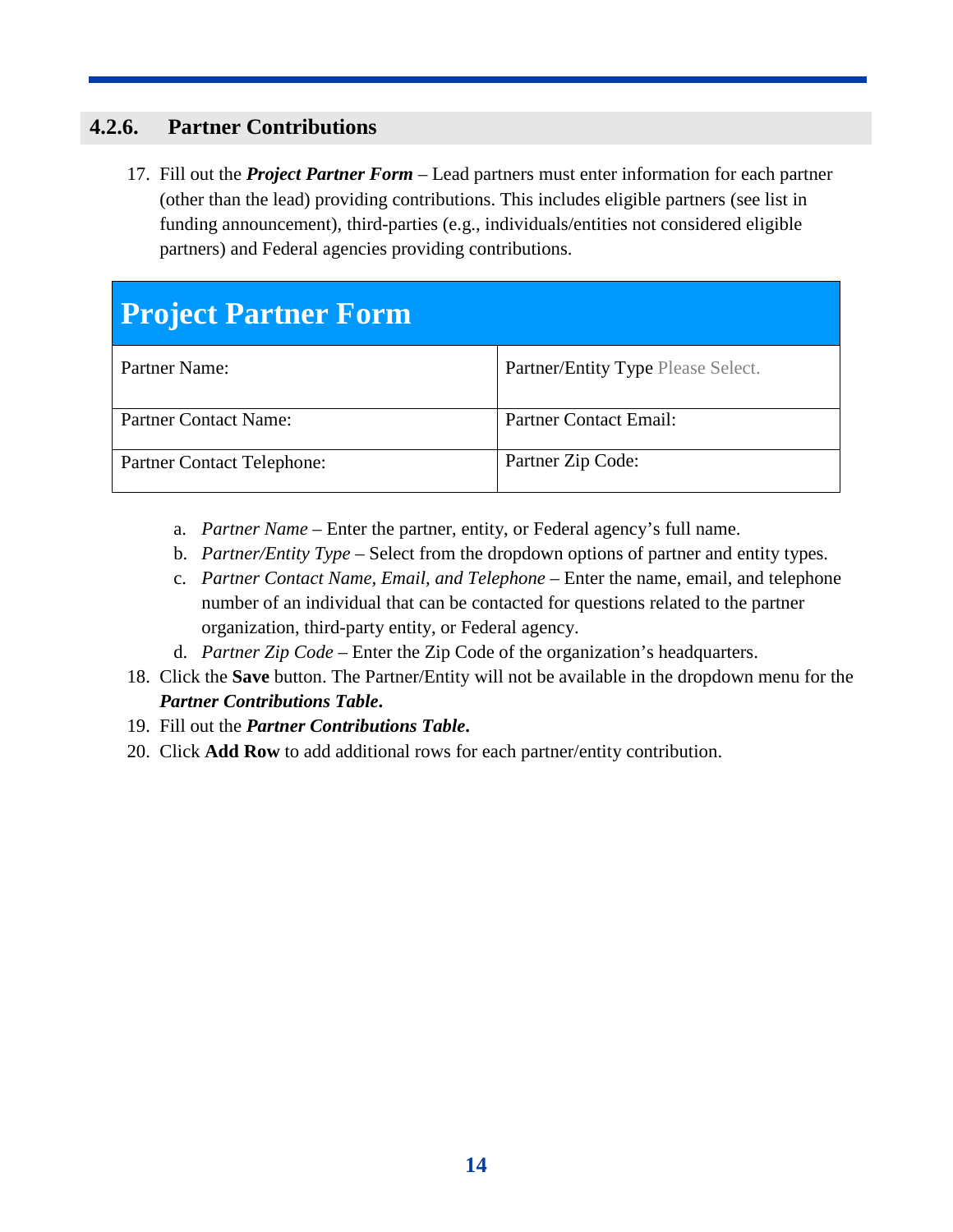| <b>Partner Contributions</b> |                           |                   |                                                                               |                                         |             |  |  |
|------------------------------|---------------------------|-------------------|-------------------------------------------------------------------------------|-----------------------------------------|-------------|--|--|
| Partner Name<br>(Drop Down)  | Cash<br>$vs. In-$<br>Kind | Amount<br>$($ \$) | Contribution<br>Category<br>(Drop Down)                                       | Sample<br>Activities<br>(Drop)<br>Down) | Description |  |  |
|                              | Choose<br>an item.        |                   | Choose an item.                                                               |                                         |             |  |  |
|                              |                           |                   |                                                                               |                                         |             |  |  |
| Add Row                      |                           |                   |                                                                               |                                         |             |  |  |
|                              |                           |                   | <b>Partner Contributions Subtotal</b>                                         |                                         |             |  |  |
|                              |                           |                   | <b>Partner Contributions Ratio</b><br>(=Contributions/Total Project Estimate) |                                         |             |  |  |

- a. *Partner Name* Select the partner, entity, or Federal agency from the dropdown list. This dropdown is populated by the organizations entered using the *Project Partner Form*.
- b. *Cash vs In-Kind* Select either cash or in-kind from the dropdown.
	- i. Cash, i.e., a cash contribution, can come from the partner's own funds (general revenue), cash donations from non-federal third parties (i.e. partner organizations), or from grants.
	- ii. In-Kind contribution is a non-cash contribution of value provided by the partner or by third parties. In-kind contributions are typically the calculated value of personnel, goods, and services, including direct and indirect costs.
- c. *Amount* Enter the dollar value of the contribution.
- d. *Contribution Category* Select from the dropdown list of contribution categories. These categories mirror the types of technical assistance (see Appendix B) or fall under a category covering all types of financial assistance.
- e. *Sample Activities* Select from the dropdown list of sample activities. The options within the dropdown list are determined by the Contribution Category selected.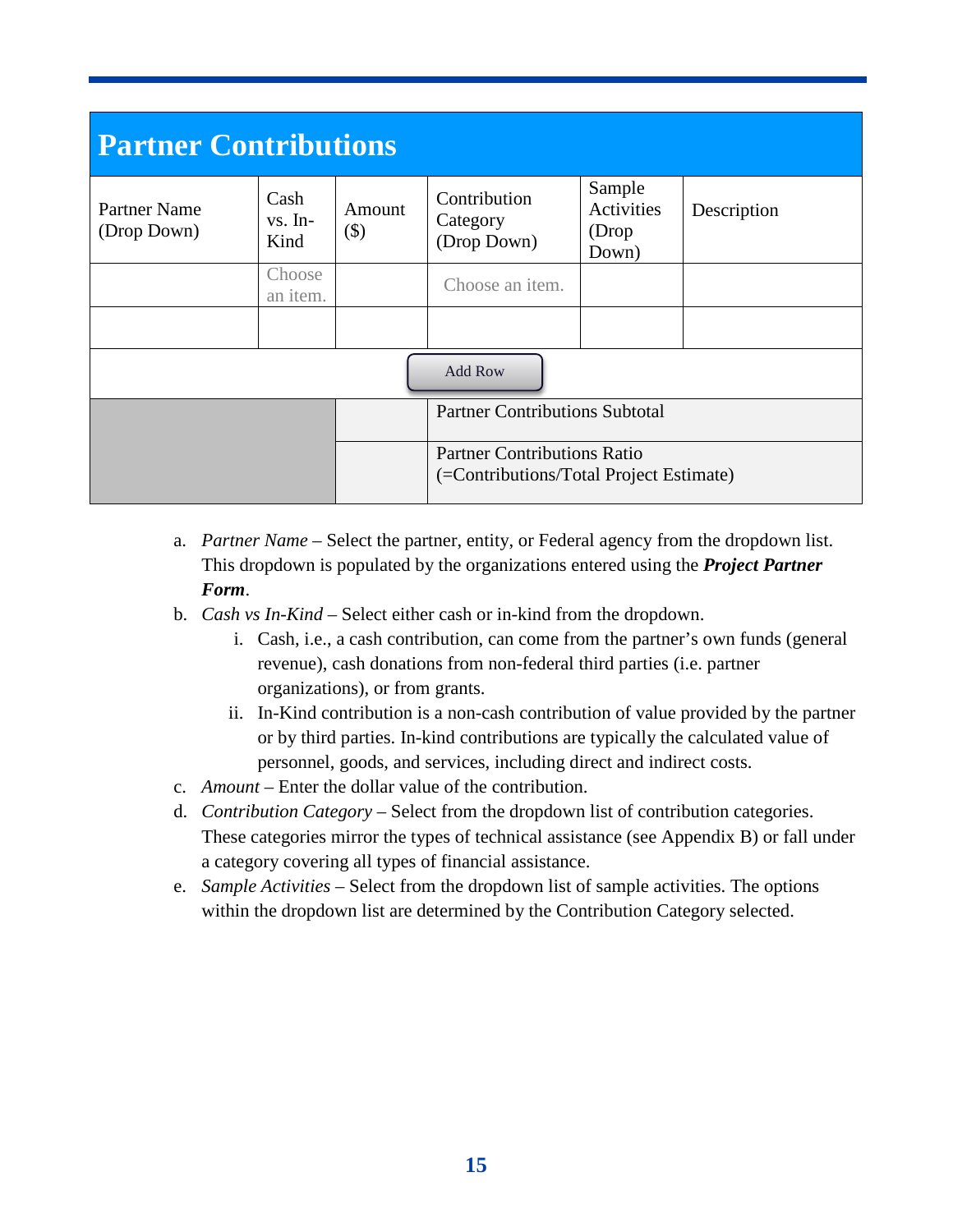f. *Description* – Enter a brief description of the contributions, how they were calculated, or what specific materials/staff/etc will be used for the contribution.

Some sample descriptions:

- Staff salaries based on attached fee schedule to support project management
- Staff salaries based on attached fee schedule to support outreach
- 10% of overall project cost, de minimis rate for unrecovered indirect costs
- Fencing and other materials to be provided by partner at actual cost
- 25% cash match for conservation easement
- 21. Click the **Save as Draft** button to save, or the **Save & Continue** button to complete this section. If all fields have been filled out the *Partner Contributions* section on the left side panel will display a green checkmark, indicating the section is complete.
- 22. The *Supporting Documents for Partner* **Contributions** screen is displayed, also indicated by *Supporting Documents for Partner Contributions* section highlighted in dark blue on the left side panel. Click the **Upload** button to upload contribution commitment letters. Contribution commitment letters are required from each partner, third-party and Federal agency included in the contributions table (other than the lead partner).
- 23. Once all contribution commitment letters have been uploaded, click the **Save as Draft** button to save, or the **Save & Continue** button to complete this section. If all fields have been filled out the *Supporting Documents for Partner Contributions* section on the left side panel will display a green checkmark, indicating the section is complete.
- 24. The *RCPP Project Map* screen is displayed, also indicated by *RCPP Project Map* section highlighted in dark blue on the left side panel. Click the **Upload** button to upload a map of the proposed RCPP project area (any format).
- 25. Click the **Save as Draft** button to save, or the **Save & Continue** button to complete this section. On the left side panel will display a green checkmark, indicating the section is complete.

### <span id="page-19-0"></span>**4.2.7. Proposal Narrative Questions**

 26. The *Proposal Narrative Questions* screen is displayed, also indicated by *Proposal Narrative Questions* section highlighted in dark blue on the left side panel. Answer all questions within this section.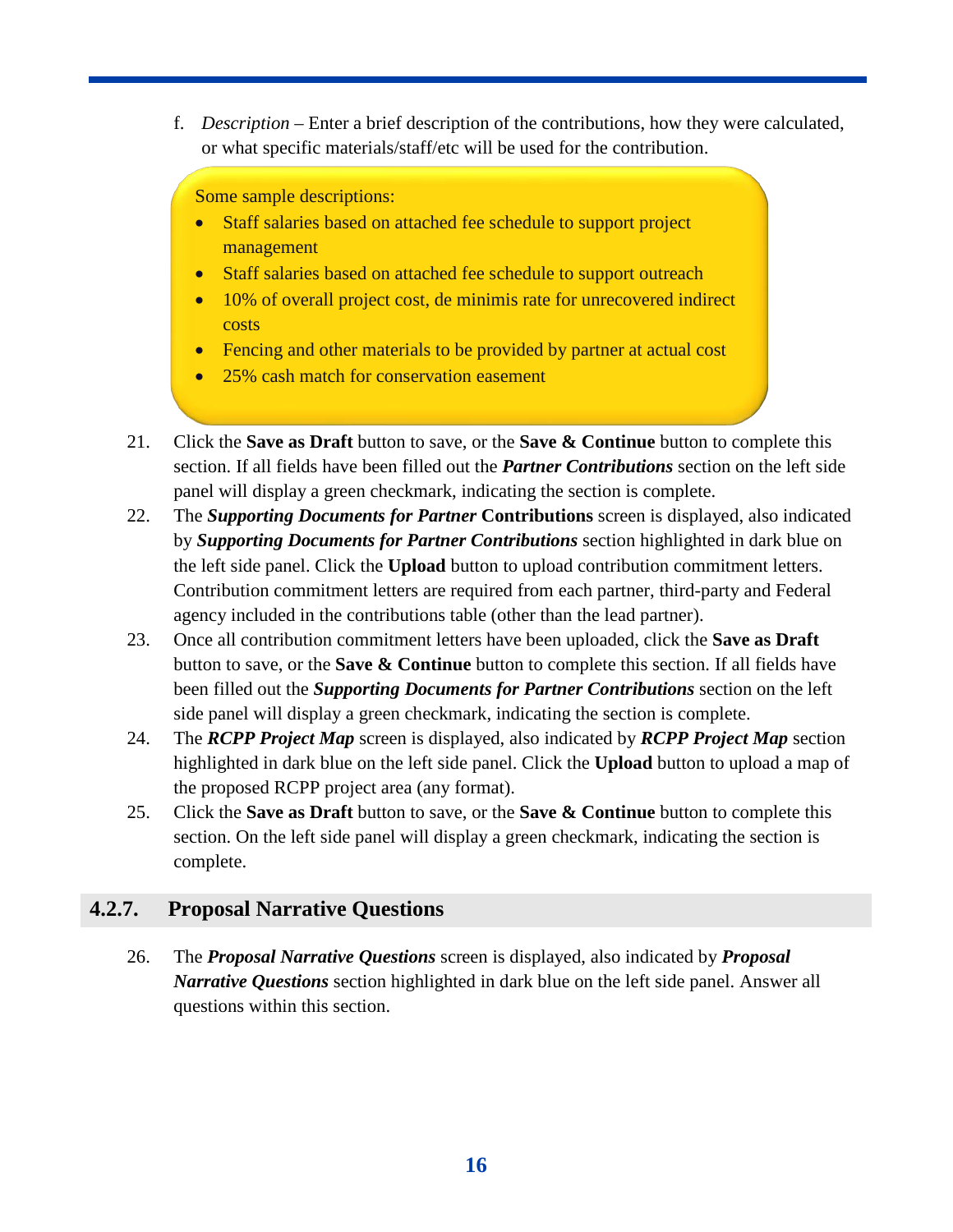# **Proposal Narrative Questions**

### **Impact**

Describe the compelling need for the project and an overview of how the project will generate targeted conservation benefits.

Describe rationale for inclusion of each RCPP activity type (e.g., rental contracts, entity-held easements) in project proposal, and how each activity relates to the generation of conservation benefits.

Describe the rationale for the proposed geographic scope of the project.

Describe proposed approach for evaluating the success of the project, including outcomes.

Will this project help producers meet or avoid natural resource regulatory requirements? If so, describe how.

#### **Partner Contributions**

Describe how partner contributions add value to the proposed project by leveraging and amplifying the benefits of the requested RCPP funding.

#### **Innovation**

Provide a justification for why this project could not be carried out through other NRCS Farm Bill programs--what RCPP flexibilities does the project take advantage of?

Does the partner plan to target project funding to particular locations or producers based on a scientific assessment or research-based plan? If so, please describe the approach.

Describe any proposed innovative methods or approaches for conservation planning, implementation, or assessment, and/or the proposed use of promising new technologies that have a demonstrated likelihood of success.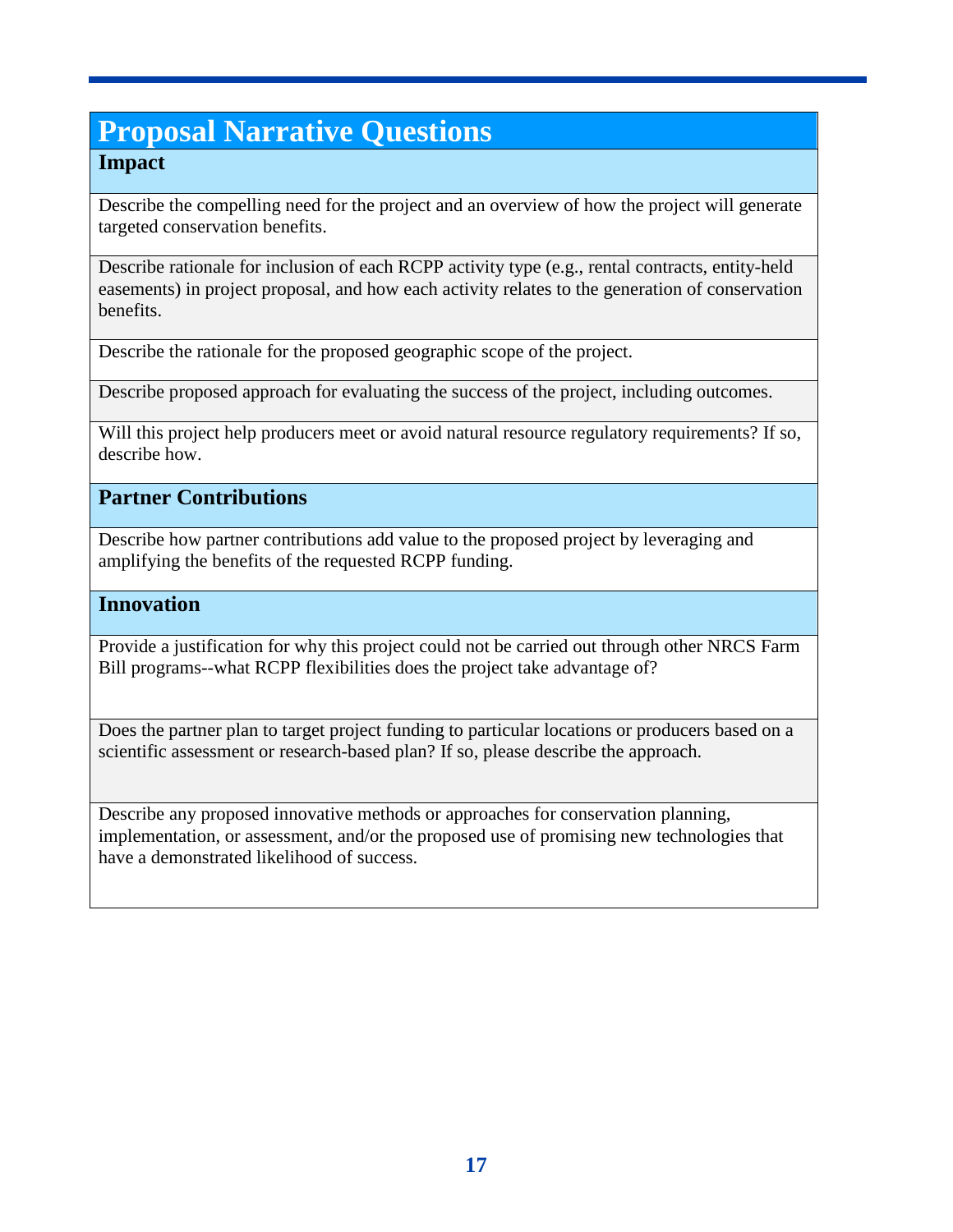# **Proposal Narrative Questions**

### **Partnerships and Management**

Is this a brand-new project or is this part of an existing effort? Describe the extent of project activities completed to date, and how the proposed activities relate to any existing efforts. Include a brief description of any historical coordination with NRCS staff or programs.

Describe the lead partner's experience managing Federal funding awards or similar projects and conservation projects, including the execution of deliverables and engagement with ag producers and private landowners to get conservation on the ground.

Describe proposed producer outreach activities designed to identify, inform, and enroll eligible producers and entities in RCPP contract activities.

Describe any proposed efforts to encourage or include the participation of historically underserved producers, including socially disadvantaged, beginning, limited resource and veteran farmers and ranchers, or to include as a contributing partner(s) an organization(s) working with or representing those groups of producers.

<span id="page-21-0"></span> 27. Click the **Save as Draft** button to save, or the **Save & Close** button to complete this section. On the left side panel will display a green checkmark, indicating the section is complete. This will return you to **RCPP Proposals** tab.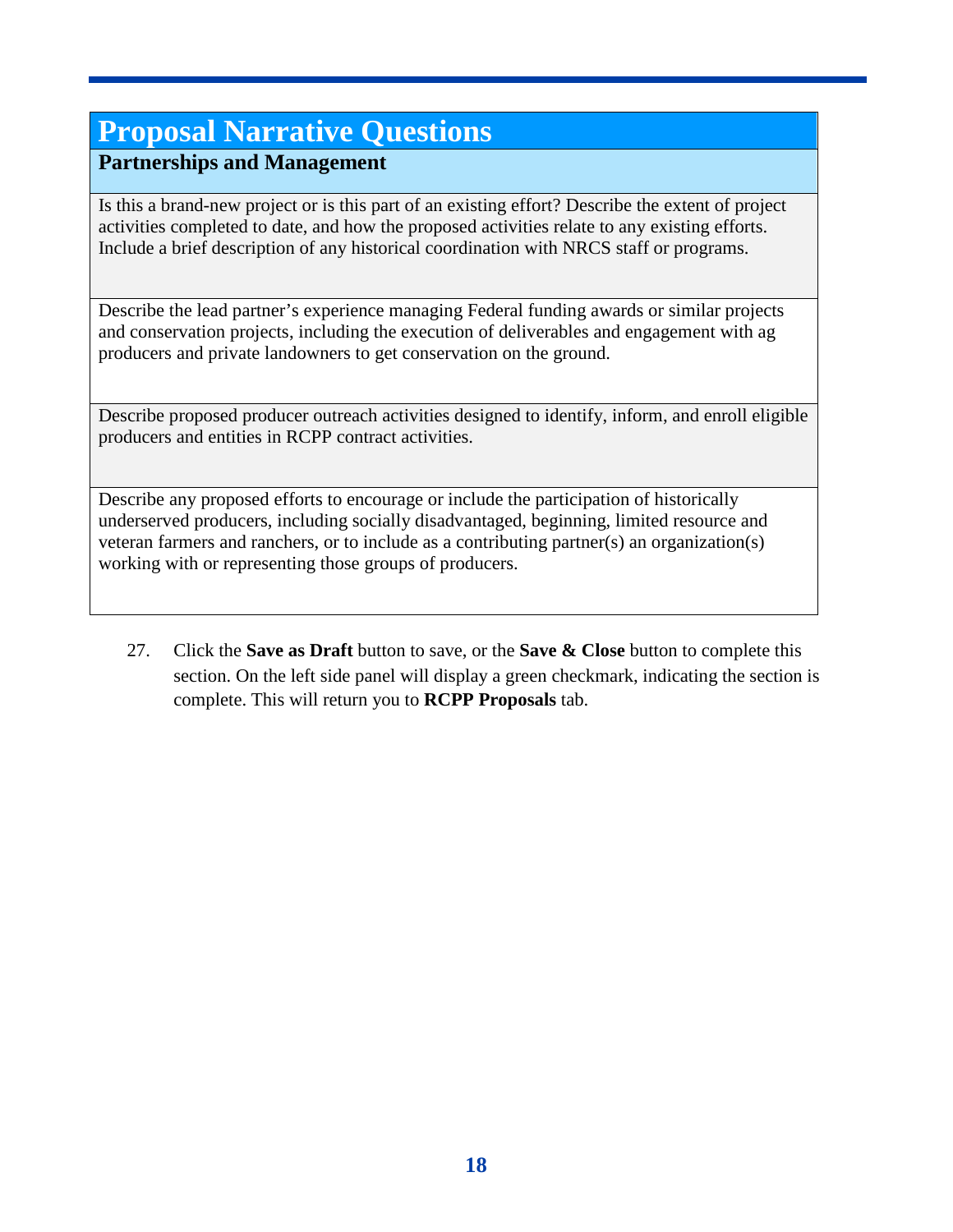# **4.3. View/Editing a Proposal**

I

 1. Click the **RCPP Proposals** tab. A list of the Partner's proposals will be displayed and include the Fiscal Year, Project Number (link to the proposal), Project Name, and Status.

| <b>RCPP PROPOSALS</b><br>n | <b>RCPP PROJECTS</b> |                                                                 |                                  |
|----------------------------|----------------------|-----------------------------------------------------------------|----------------------------------|
|                            |                      |                                                                 |                                  |
|                            |                      | <b>C</b> New Proposal                                           |                                  |
|                            |                      |                                                                 |                                  |
|                            |                      |                                                                 |                                  |
| <b>COMMUNITY PROPOSALS</b> |                      |                                                                 |                                  |
| <b>FISCAL YEAR</b>         | PROJECT NUMBER       | PROJECT NAME                                                    | <b>STATUS</b>                    |
| 2018                       | 1800                 | Northwest Arizona Watershed Conservation Pr Pre-Proposal Denied |                                  |
| 2018                       | 1801                 | WV Soil Health Partnership                                      | Awarded                          |
| 2018                       | 1802                 | MilwaukeeRiverWatershedConservationPartn                        | <b>Full Proposal In Progress</b> |
| 2018                       | 1905                 | Project ABC                                                     | Pre-Proposal In Progress         |
| 2019                       | 1849                 | Test Project 1                                                  | Pre-Proposal Submitted           |
| 2019                       | 1850                 | Test Project 2                                                  | Pre-Proposal In Review           |
| 2019                       | 1851                 | Test Project 3                                                  | Pre-Proposal Submitted           |

- 2. Find the proposal in the **Proposal in Progress** status.
- 3. Click the link to the Proposal. The Proposal opens in the same screen.
- 4. Use the left side panel to navigate the various Proposal sections to view and/or edit.

**Please note**: Proposals can only be edited if before the Proposal deadline and not already submitted. See below sections on Submitting and Un-Submitting a Proposal.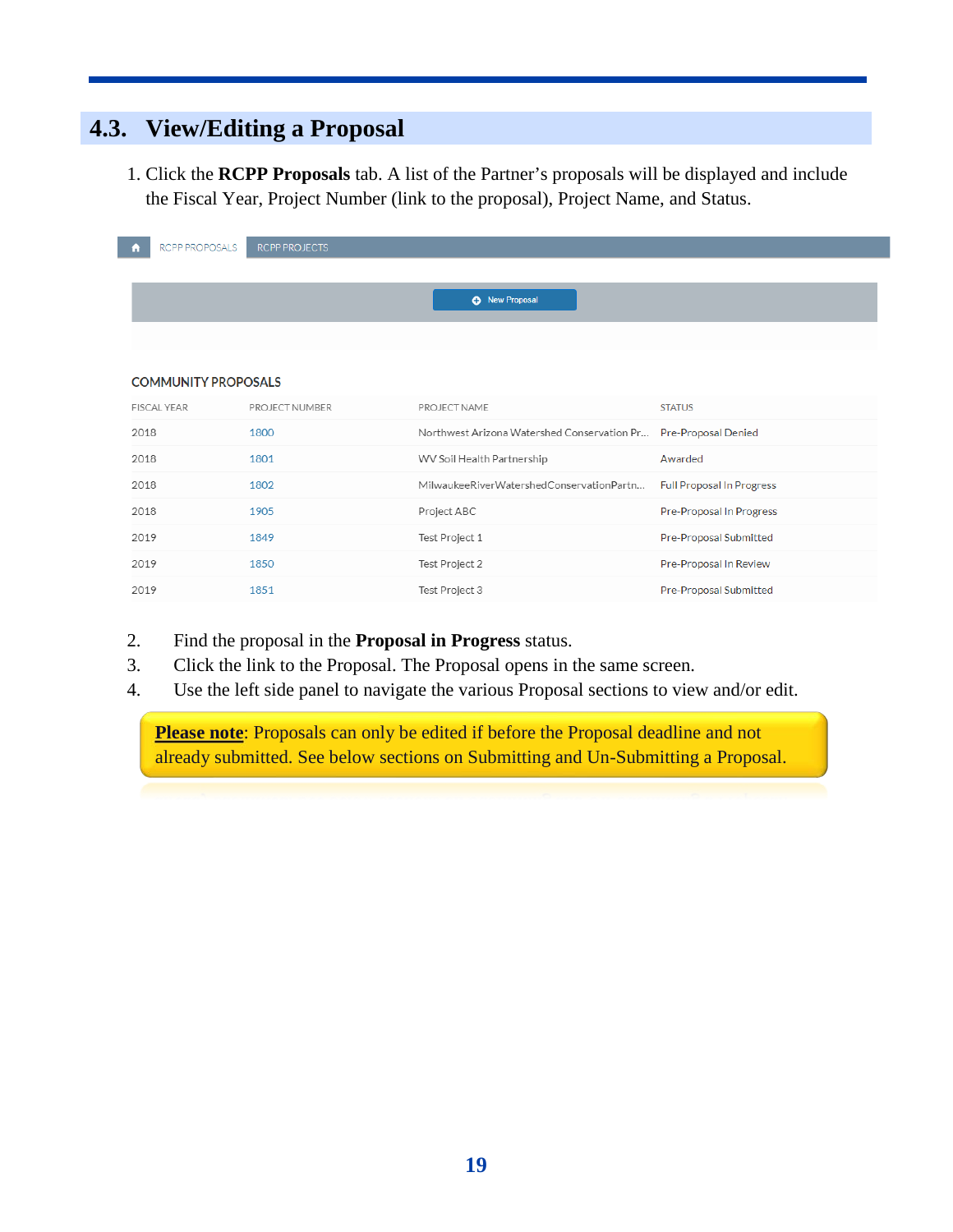### <span id="page-23-0"></span>**4.4. Submitting a Proposal.**

 1. Click the **RCPP Proposals** tab. A list of the Partner's proposals will be displayed and include the Fiscal Year, Project Number (link to the proposal), Project Name, and Status.

| RCPP PROPOSALS<br>n        | <b>RCPP PROJECTS</b> |                                                                 |                                  |
|----------------------------|----------------------|-----------------------------------------------------------------|----------------------------------|
|                            |                      |                                                                 |                                  |
|                            |                      | <b>C</b> New Proposal                                           |                                  |
|                            |                      |                                                                 |                                  |
|                            |                      |                                                                 |                                  |
| <b>COMMUNITY PROPOSALS</b> |                      |                                                                 |                                  |
| <b>FISCAL YEAR</b>         | PROJECT NUMBER       | PROJECT NAME                                                    | <b>STATUS</b>                    |
| 2018                       | 1800                 | Northwest Arizona Watershed Conservation Pr Pre-Proposal Denied |                                  |
| 2018                       | 1801                 | WV Soil Health Partnership                                      | Awarded                          |
| 2018                       | 1802                 | MilwaukeeRiverWatershedConservationPartn                        | <b>Full Proposal In Progress</b> |
| 2018                       | 1905                 | Project ABC                                                     | Pre-Proposal In Progress         |
| 2019                       | 1849                 | Test Project 1                                                  | Pre-Proposal Submitted           |
| 2019                       | 1850                 | Test Project 2                                                  | Pre-Proposal In Review           |
| 2019                       | 1851                 | Test Project 3                                                  | Pre-Proposal Submitted           |

- 2. Find the proposal in the Proposal in Progress status.
- 3. Click the link to the Proposal. The Proposal opens in the same screen.
- 4. Click the **Submit** button to submit the Proposal for review.

**Please note:** Upon submission, (1) the Status of the Proposal changes to Pre-Proposal Submitted, (2) the user receives an email confirmation for their submission, and (3) the pre-proposal is locked for editing.

The Submit button is only available if before the Proposal deadline, all Proposal sections are complete, and the Status is Proposal in Progress.

Upon approval or denial of the Proposal by the RCPP Team, the Partner will receive an email notification.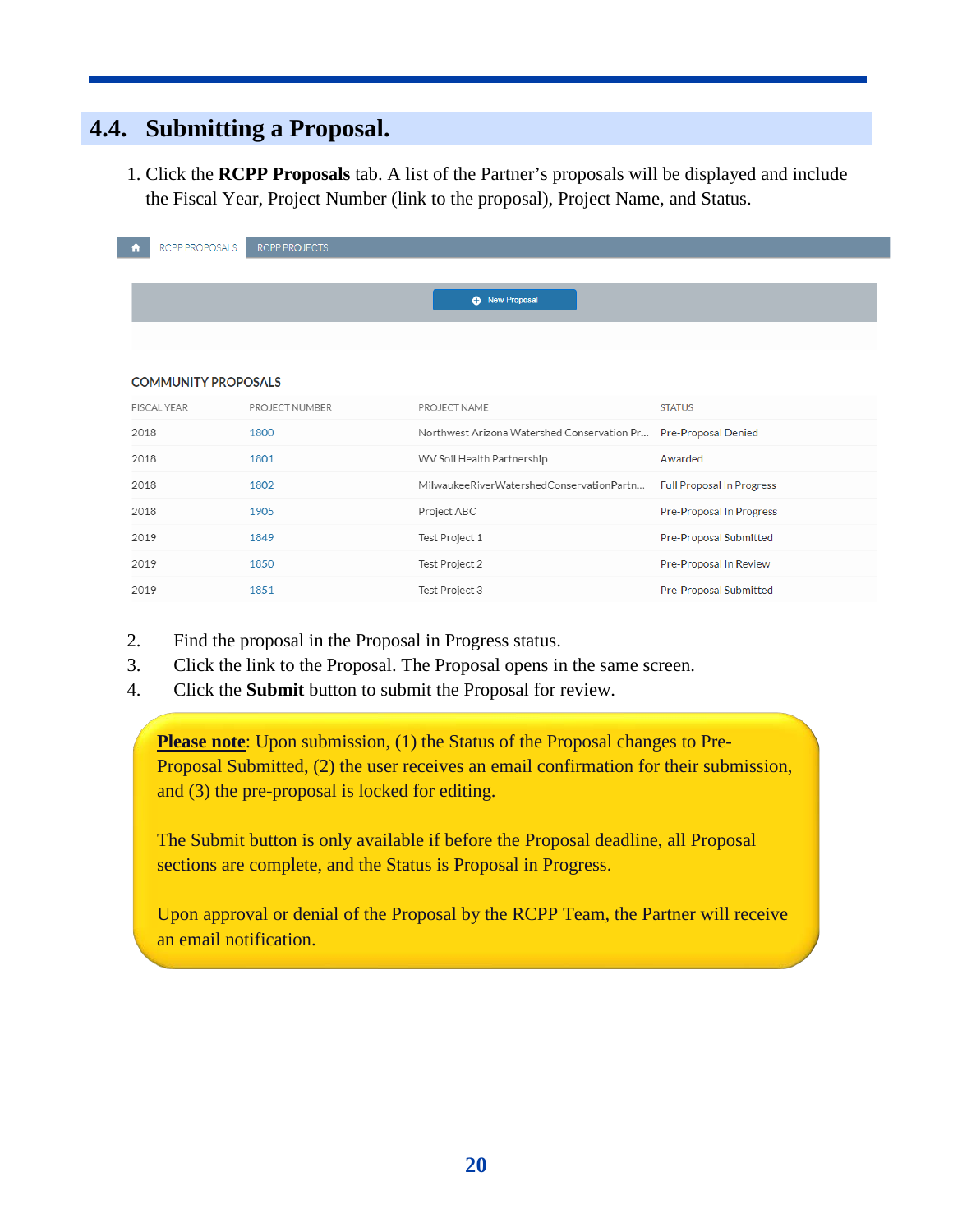# <span id="page-24-0"></span>**4.5. Un-Submitting a Proposal**

 1. Click the **RCPP Proposals** tab. A list of the Partner's proposals will be displayed and include the Fiscal Year, Project Number (link to the proposal), Project Name, and Status.

| RCPP PROPOSALS             | <b>RCPP PROJECTS</b> |                                             |                                  |
|----------------------------|----------------------|---------------------------------------------|----------------------------------|
|                            |                      |                                             |                                  |
|                            |                      | <b>C</b> New Proposal                       |                                  |
|                            |                      |                                             |                                  |
|                            |                      |                                             |                                  |
| <b>COMMUNITY PROPOSALS</b> |                      |                                             |                                  |
| <b>FISCAL YEAR</b>         | PROJECT NUMBER       | PROJECT NAME                                | <b>STATUS</b>                    |
| 2018                       | 1800                 | Northwest Arizona Watershed Conservation Pr | <b>Pre-Proposal Denied</b>       |
| 2018                       | 1801                 | WV Soil Health Partnership                  | Awarded                          |
| 2018                       | 1802                 | MilwaukeeRiverWatershedConservationPartn    | <b>Full Proposal In Progress</b> |
| 2018                       | 1905                 | Project ABC                                 | Pre-Proposal In Progress         |
| 2019                       | 1849                 | Test Project 1                              | Pre-Proposal Submitted           |
| 2019                       | 1850                 | Test Project 2                              | Pre-Proposal In Review           |
| 2019                       | 1851                 | Test Project 3                              | Pre-Proposal Submitted           |

- 2. Find the proposal in the Proposal Submitted status.
- 3. Click the link to the Proposal. The Proposal opens in the same screen.
- 4. Click the button **Un-Submit** to un-submit the Proposal.
- 5. A message is displayed: Do you really want to un-submit this Proposal? Click the **Yes**  button to continue.

**Please note:** Upon clicking the Un-Submit button, (1) the Status of the Proposal changes back to Pre-Proposal in Progress, (2) the user receives an email confirmation that their proposal was un-submitted, and (3) the pre-proposal is unlocked for editing.

The Un-Submit button is only available if before the Proposal deadline and the status is Proposal Submitted. User can make appropriate changes and re-submit before the Proposal deadline.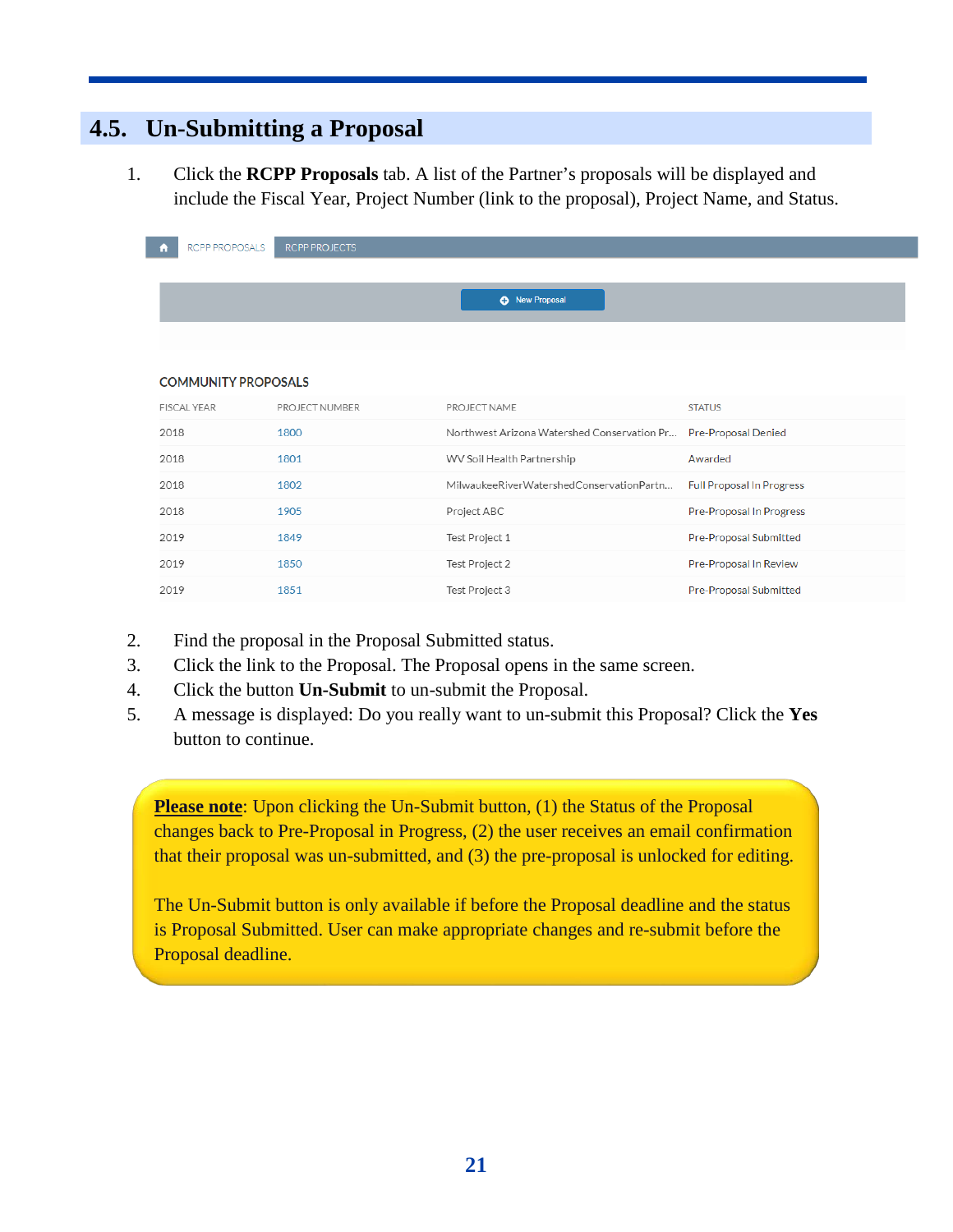# <span id="page-25-0"></span>**4.6. Withdrawing a Proposal**

 1. Click the **RCPP Proposals** tab. A list of the Partner's proposals will be displayed and include the Fiscal Year, Project Number (link to the proposal), Project Name, and Status.

| RCPP PROPOSALS             | <b>RCPP PROJECTS</b> |                                             |                                  |
|----------------------------|----------------------|---------------------------------------------|----------------------------------|
|                            |                      |                                             |                                  |
|                            |                      | <b>C</b> New Proposal                       |                                  |
|                            |                      |                                             |                                  |
|                            |                      |                                             |                                  |
| <b>COMMUNITY PROPOSALS</b> |                      |                                             |                                  |
| <b>FISCAL YEAR</b>         | PROJECT NUMBER       | PROJECT NAME                                | <b>STATUS</b>                    |
| 2018                       | 1800                 | Northwest Arizona Watershed Conservation Pr | <b>Pre-Proposal Denied</b>       |
| 2018                       | 1801                 | WV Soil Health Partnership                  | Awarded                          |
| 2018                       | 1802                 | MilwaukeeRiverWatershedConservationPartn    | <b>Full Proposal In Progress</b> |
| 2018                       | 1905                 | Project ABC                                 | Pre-Proposal In Progress         |
| 2019                       | 1849                 | Test Project 1                              | Pre-Proposal Submitted           |
| 2019                       | 1850                 | Test Project 2                              | Pre-Proposal In Review           |
| 2019                       | 1851                 | Test Project 3                              | Pre-Proposal Submitted           |

- 2. Find the proposal in the Proposal Submitted status.
- 3. Click the link to the Proposal. The Proposal opens in the same screen.
- 4. Click the button **Withdraw** to withdraw the Proposal.

**Please note:** Upon clicking the Withdraw button, (1) the Status of the Proposal changes to Withdrawn, (2) the user receives an email confirmation that their proposal was withdrawn, and (3) the Proposal is locked for editing.

Proposals can be withdrawn at any time. If the Status was Proposal in Review, an email notification is also sent to the RCPP Team.

 5. A message is displayed: **Are you sure you want to withdraw this Proposal?** Click the **Yes** button to continue.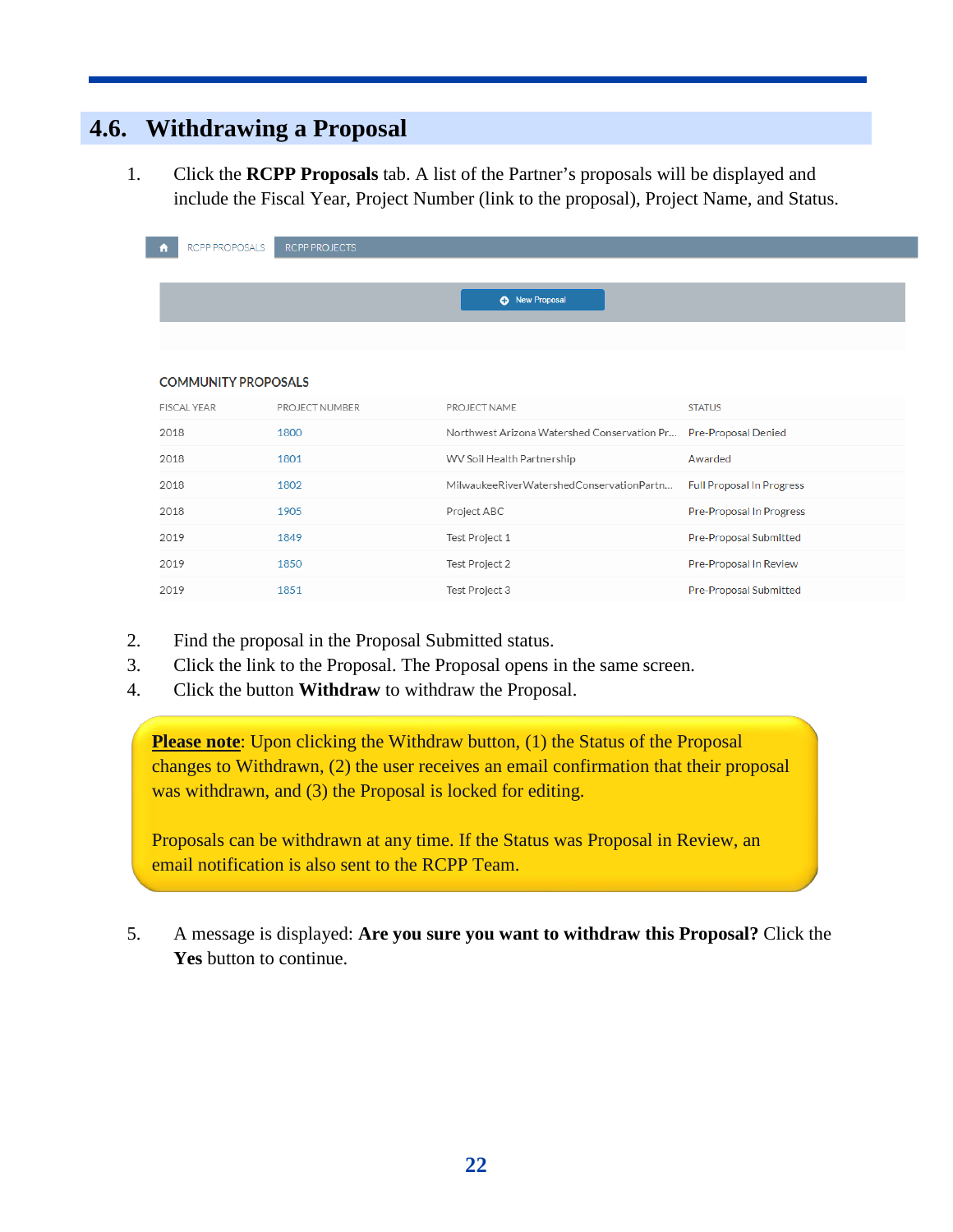# <span id="page-26-0"></span>**Appendix A – RCPP Activity Types**

| <b>RCPP Activity Type</b>                     | <b>Associated Covered Program Authorities</b>                                                                                                                                                                                       |
|-----------------------------------------------|-------------------------------------------------------------------------------------------------------------------------------------------------------------------------------------------------------------------------------------|
| Land improvement / management/<br>restoration | EQIP, CSP, ACEP-Wetland Reserve Easements (WRE)<br>(restoration), HFRP (restoration), Public Law 83-566                                                                                                                             |
| Land rental                                   | <b>CRP</b>                                                                                                                                                                                                                          |
| Easement (U.S.-held)                          | ACEP-WRE, HFRP (easement), Public Law 83-566<br>(floodplain easement); expanded to include land uses other<br>than those traditionally eligible under the covered programs<br>(e.g. grasslands, agricultural lands, riparian areas) |
| Easement (entity-held)                        | ACEP-ALE (currently); expanded to include easements on<br>land uses other than those traditionally eligible under the<br>covered programs (e.g., wetlands, floodplains, forest lands)                                               |
| Public works/watersheds                       | Public Law 83-566                                                                                                                                                                                                                   |

### <span id="page-26-1"></span>**Land Improvement/Land Management/Restoration Activities**

Land improvement/land management/restoration contracts will be offered based on an EQIP/CSP-like contracting model between NRCS and an eligible producer, including private landowners, committed to addressing RCPP project resource concerns on eligible lands. The conservation activities included under this category also include restoration and land management practices authorized under ACEP-WRE, HFRP, and Public Law 83-566 (land treatment).

Funds awarded for these purposes will utilize proven aspects of NRCS planning, implementation, and contracting methodology, and are expected to be based principally on NRCS conservation practice standards, existing CSP enhancements, stewardship activities, and existing payment schedules. Application, ranking, and contracting will emulate similar aspects of EQIP and CSP program implementation. Producer and land eligibility restrictions tied to specific EQIP and CSP regulatory requirements, such as CSP "whole operation" requirements or EQIP irrigation history requirements do not apply to RCPP land management contracts.

Processes will be provided for consideration of adjustments to payment percentages, payment scenarios and/or the development and use of interim practice standards, subject to NRCS consideration and approval in accordance with Agency policy. Additional flexibilities that may be afforded to RCPP partners include project/partner-driven ranking pools, the potential for blending of previously distinct program activities in a single contract, and the potential for leveraging partner contributions for greater conservation benefits.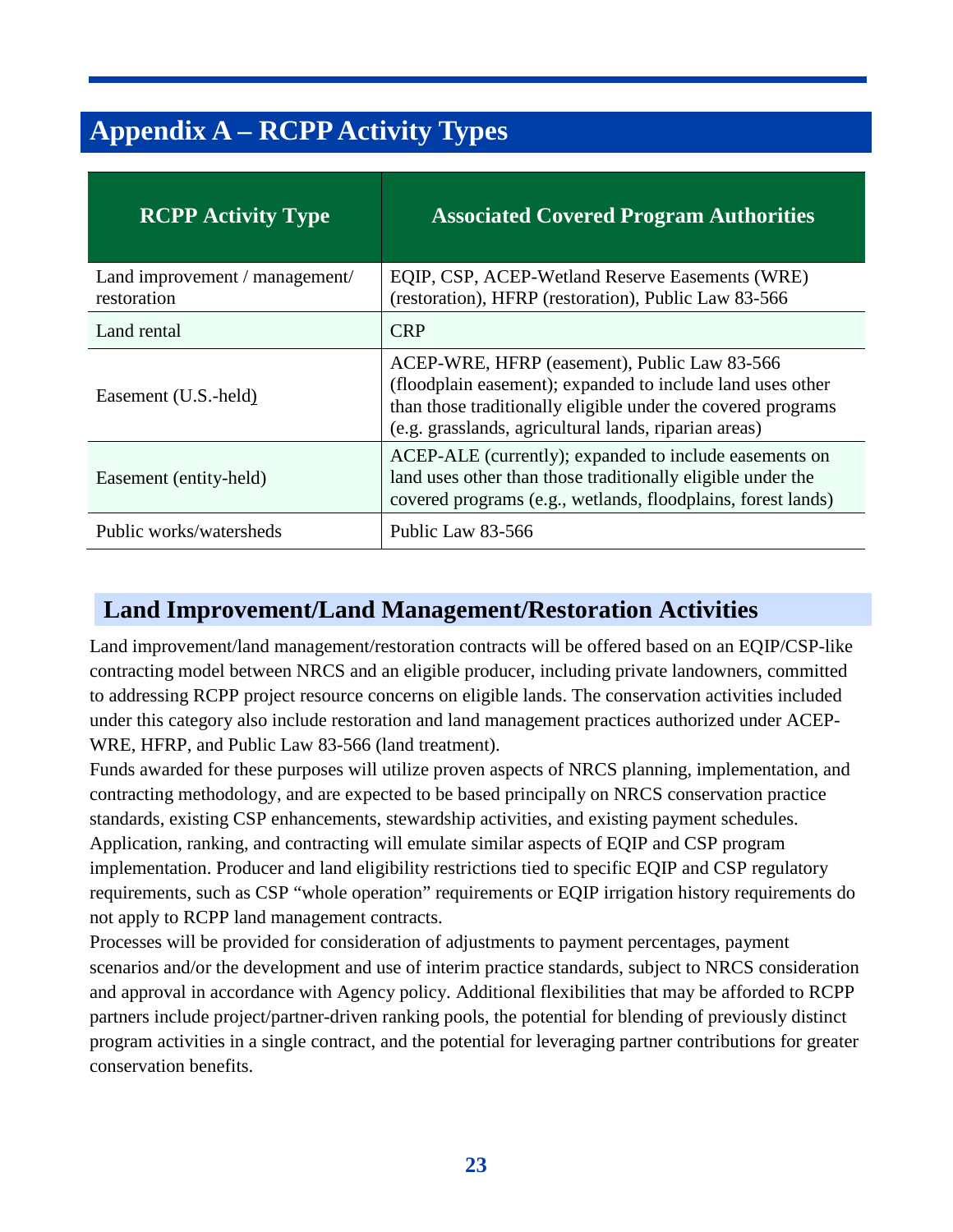# <span id="page-27-0"></span>**Land Rental Activities**

Land rental activities will be offered based on a combination of the EQIP and CRP contracting model between NRCS and an eligible producer committed to addressing RCPP project resource concerns on eligible lands. Application, ranking, and contracting will emulate applicable aspects of NRCS ranking processes.

However, unlike the traditional CRP program, RCPP land rental authority is not generally expected to be used for landscape-scale soil erosion protection. Rather, NRCS will consider funding rental components of RCPP applications in which the lead partner is proposing that RCPP land rental activities focus on short-term, targeted rental needs in the context of a larger RCPP project. Examples include paying 1–3 years of foregone income to incentivize adoption of an innovative cropping system or to transition to an organic production system.

These awards will incorporate proven aspects of NRCS planning, implementation, and contracting methodology, and are expected to be based principally on an estimate of foregone income. Processes will be provided for consideration of partner-driven development of payment levels and payment standards. Anticipated flexibility and benefits of these awards, relative to existing covered program awards, will be in the possibility of project/partner driven ranking pools, potential for partner innovation in proposed conservation purposes warranting short-term rental payments, and in the potential for leveraging partner contributions for greater conservation benefits.

### <span id="page-27-1"></span>**RCPP Conservation Easements**

RCPP easements will retain some elements of ACEP and HFRP easements while differing in substantial ways. Both U.S.-held and entity-held easements are offered. Below is a table summarizing RCPP easements, with explanatory narratives below the table.

| <b>Easement</b><br><b>Type</b> | <b>Potential</b><br><b>Land Use</b> | <b>Basis for RCPP</b><br><b>Compensation</b><br>Cap | <b>Valuation</b><br><b>Methodology</b> | <b>Partner Match</b>  |
|--------------------------------|-------------------------------------|-----------------------------------------------------|----------------------------------------|-----------------------|
| U.S.-held                      | Agricultural land                   | Landowner is paid                                   | Easement value                         | <b>Expanded ACEP-</b> |
|                                | <i>(including)</i>                  | a percentage of the                                 | determined via                         | WRE model--cash       |
|                                | incidental lands),                  | value of the                                        | appraisal of                           | match not required    |
|                                | grasslands, forest                  | easement.                                           | before-and-after                       | but contributions     |
|                                | land, wetland,                      | - Up to $100\%$ of                                  | fair market value                      | encouraged to         |
|                                | other lands with                    | easement value for                                  | of the offered                         | further RCPP          |
|                                | demonstrated ties                   | a high level of                                     | acres.                                 | project objectives.   |
|                                | to RCPP project                     | landowner                                           |                                        |                       |
|                                | purposes (e.g.                      | restriction (e.g.,                                  |                                        | Partner               |
|                                | floodplains or                      | current ACEP-                                       |                                        | innovations/support   |
|                                | riparian areas).                    | WRE)                                                |                                        | for U.S.-held         |
|                                |                                     |                                                     |                                        | easements (e.g.,      |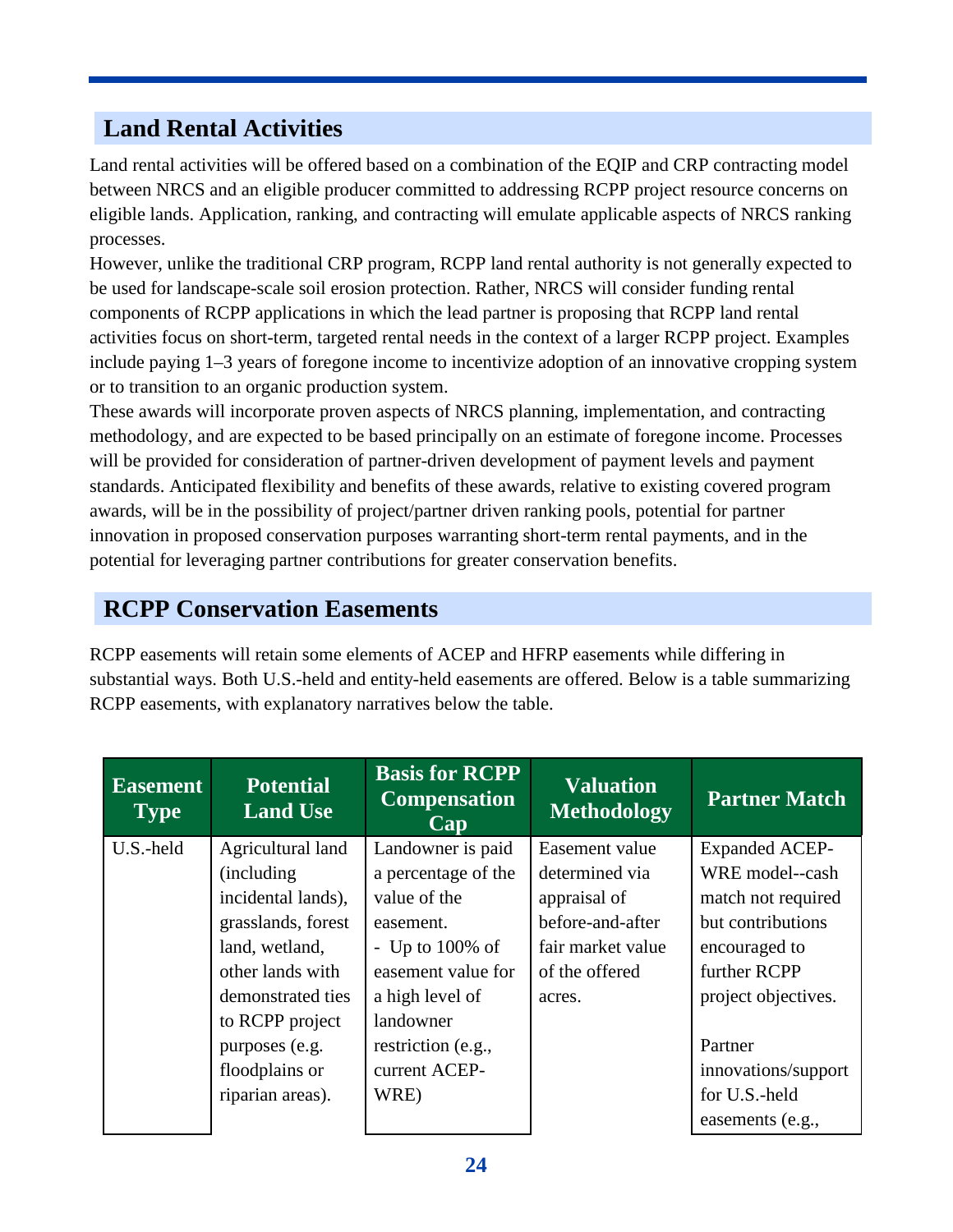| <b>Easement</b><br><b>Type</b> | <b>Potential</b><br><b>Land Use</b> | <b>Basis for RCPP</b><br><b>Compensation</b><br>Cap | <b>Valuation</b><br><b>Methodology</b> | <b>Partner Match</b>                 |
|--------------------------------|-------------------------------------|-----------------------------------------------------|----------------------------------------|--------------------------------------|
|                                |                                     | - Up to $\overline{75\% \text{ of }}$               |                                        | preparedness to                      |
|                                |                                     | easement value for                                  |                                        | accept third-party                   |
|                                |                                     | a moderate level of                                 |                                        | monitoring and/or                    |
|                                |                                     | landowner                                           |                                        | enforcement                          |
|                                |                                     | restriction (e.g.,                                  |                                        | responsibilities)                    |
|                                |                                     | current ACEP-                                       |                                        | also considered.                     |
|                                |                                     | WRE with                                            |                                        |                                      |
|                                |                                     | reservation of                                      |                                        |                                      |
|                                |                                     | grazing rights,<br>HFRP-like)                       |                                        |                                      |
|                                |                                     | - Up to $50\%$ of                                   |                                        |                                      |
|                                |                                     | easement value for                                  |                                        |                                      |
|                                |                                     | a low level of                                      |                                        |                                      |
|                                |                                     | landowner                                           |                                        |                                      |
|                                |                                     | restriction (e.g.,                                  |                                        |                                      |
|                                |                                     | current ACEP-                                       |                                        |                                      |
|                                |                                     | ALE)                                                |                                        |                                      |
| Entity-held                    |                                     | Cost-share                                          |                                        | Simplified ALE                       |
|                                |                                     | provided to the                                     |                                        | general model:                       |
|                                |                                     | entity for their                                    |                                        | Federal contribution                 |
|                                |                                     | purchase of an                                      |                                        | limited to 50% of                    |
|                                |                                     | easement based on                                   |                                        | easement value,                      |
|                                |                                     | a percentage of the                                 |                                        | with limits on                       |
|                                |                                     | value of the                                        |                                        | landowner donation                   |
|                                |                                     | easement.                                           |                                        | $(25\% \text{ or } \text{less})$ and |
|                                |                                     | - Up to $50\%$ —with                                |                                        | minimum entity                       |
|                                |                                     | U.S. right-of-                                      |                                        | cash/in-kind (25%                    |
|                                |                                     | enforcement                                         |                                        | or more of purchase                  |
|                                |                                     | - Up to 25%-                                        |                                        | price, at parcel [vs.                |
|                                |                                     | without U.S right-                                  |                                        | RCPP project]                        |
|                                |                                     | of-enforcement                                      |                                        | level.)                              |
|                                |                                     |                                                     |                                        |                                      |

# <span id="page-28-0"></span>**U.S.-Held Conservation Easements**

RCPP conservation easement awards will be offered to eligible landowners to execute conservation easements on a diversity of land uses. U.S.-held easements are in general permanent easements with exceptions for Tribes (i.e., 30-year contracts) or States where State law prohibits permanent easements (duration set at the longest duration allowable under State law).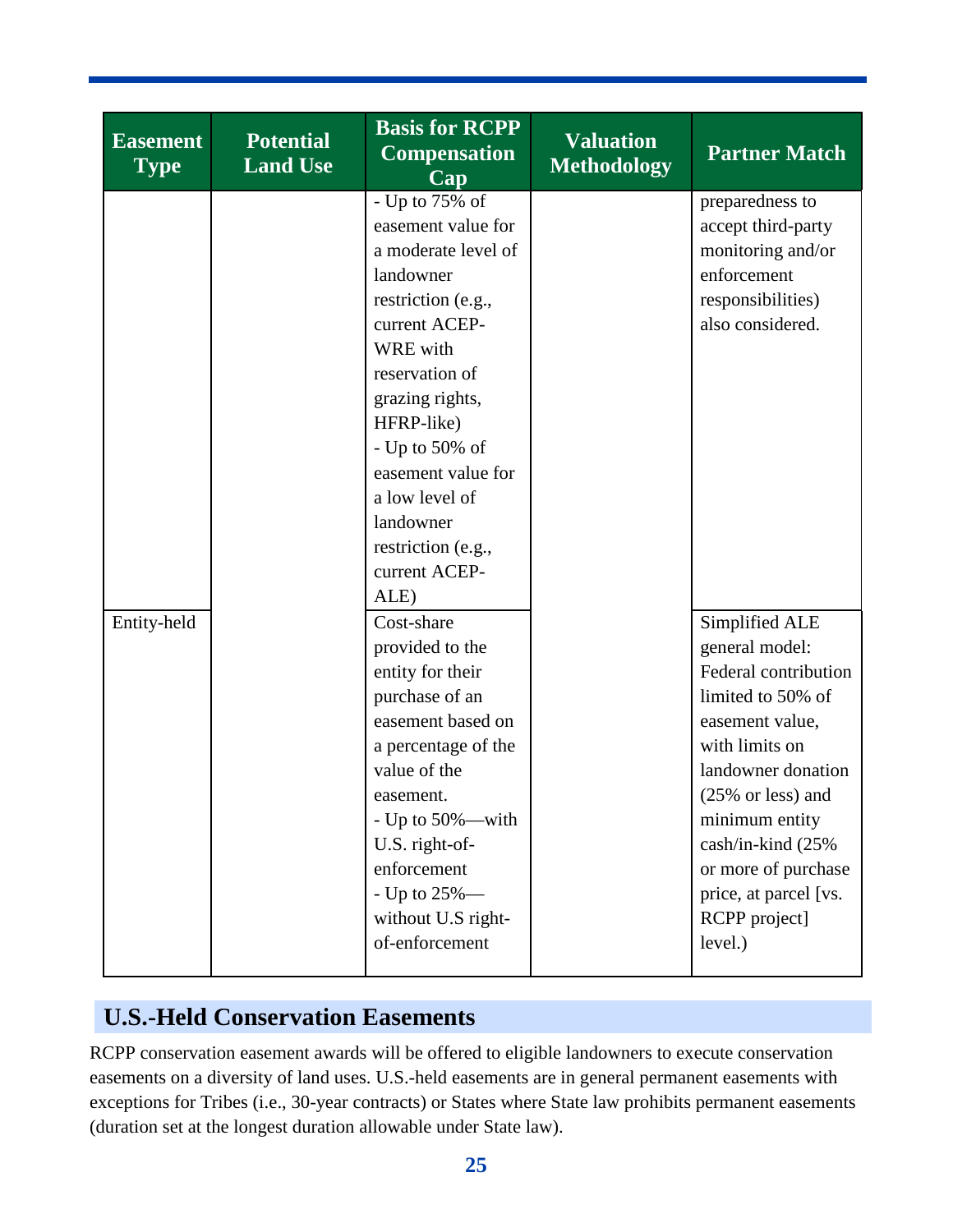Under current NRCS covered programs, U.S.-held easements are only available for wetlands (ACEP-WRE) and forestland (HFRP). For RCPP, U.S.-held easements will be available for any agriculturally linked land use, such as cropland, grasslands, natural wetlands or riparian areas buffering agricultural lands. RCPP easements are driven by ties to RCPP project resource concerns and conservation benefits, not land use or other covered program eligibility factors.

Application, ranking, easement acquisition processes, and contracting will emulate applicable aspects of ACEP and HFRP. RCPP easements will use new template deeds based on the level of restriction warranted by the easement in the specific context of a RCPP project, which will be a foundational component of landowner application, evaluation, and ranking. The more restrictive the terms of the easement, the higher the percentage of the easement value that may be provided under RCPP. For example, an RCPP wetland easement with restrictions and requirements similar to an ACEP-WRE easement (through which the landowner sells most of the property rights) will be eligible to receive a higher percentage of the easement value than a less restrictive wetland easement wherein the landowner sells fewer of those property rights in exchange for greater certainty regarding the ability to conduct future land management activities compatible with the easement (e.g., future timber harvest). RCPP financial assistance that may be provided for the easement itself is based on the value of the easement as determined by a before-and-after appraisal via a methodology to be determined by NRCS. Partner contributions will be allowed to complement NRCS funding. NRCS may use supplemental agreements to procure easement related surveys, appraisals, closing services or other realty-related services consistent with applicable DOJ acquisition processes and requirements. Additional flexibilities of RCPP U.S.-held easements may include partner-driven ranking pools, potential for partner innovation in providing outreach and project development with interested landowners to develop robust easement applications, and the potential for leveraging partner contributions for greater conservation and/or participant benefit.

### <span id="page-29-0"></span>**Entity-Held RCPP Conservation Easements**

Currently, NRCS only allows entities to hold ACEP-ALE agricultural land easements. For RCPP, entity-held easements are eligible for any land use and driven by conservation benefits and resource concerns identified in the RCPP project. For example, entity-held easements may be enrolled on forest land, wetlands, riparian areas, in addition to on agricultural lands and grasslands. RCPP awards for entity-held easement require collaboration between NRCS, a qualified entity, and an eligible landowner. RCPP financial assistance that may be provided for the easement itself is based on the value of the easement as determined by a before-and-after appraisal via a methodology to be determined by NRCS. Acquisition and easement management costs are the responsibility of RCPP partners (i.e., they cannot be not reimbursed by NRCS). These costs may be counted as partner contributions based on final agreement terms and negotiated project deliverables. Partners and landowners will be expected to follow easement acquisition and closing processes similar to ACEP-ALE and include or address NRCS-provided minimum deed terms in their conservation easement deeds. Either a qualified lead partner or a qualified third-party entity that meets the requirements of 7 CFR Section 1468.3 may apply to be the holder of an RCPP entity-held easement.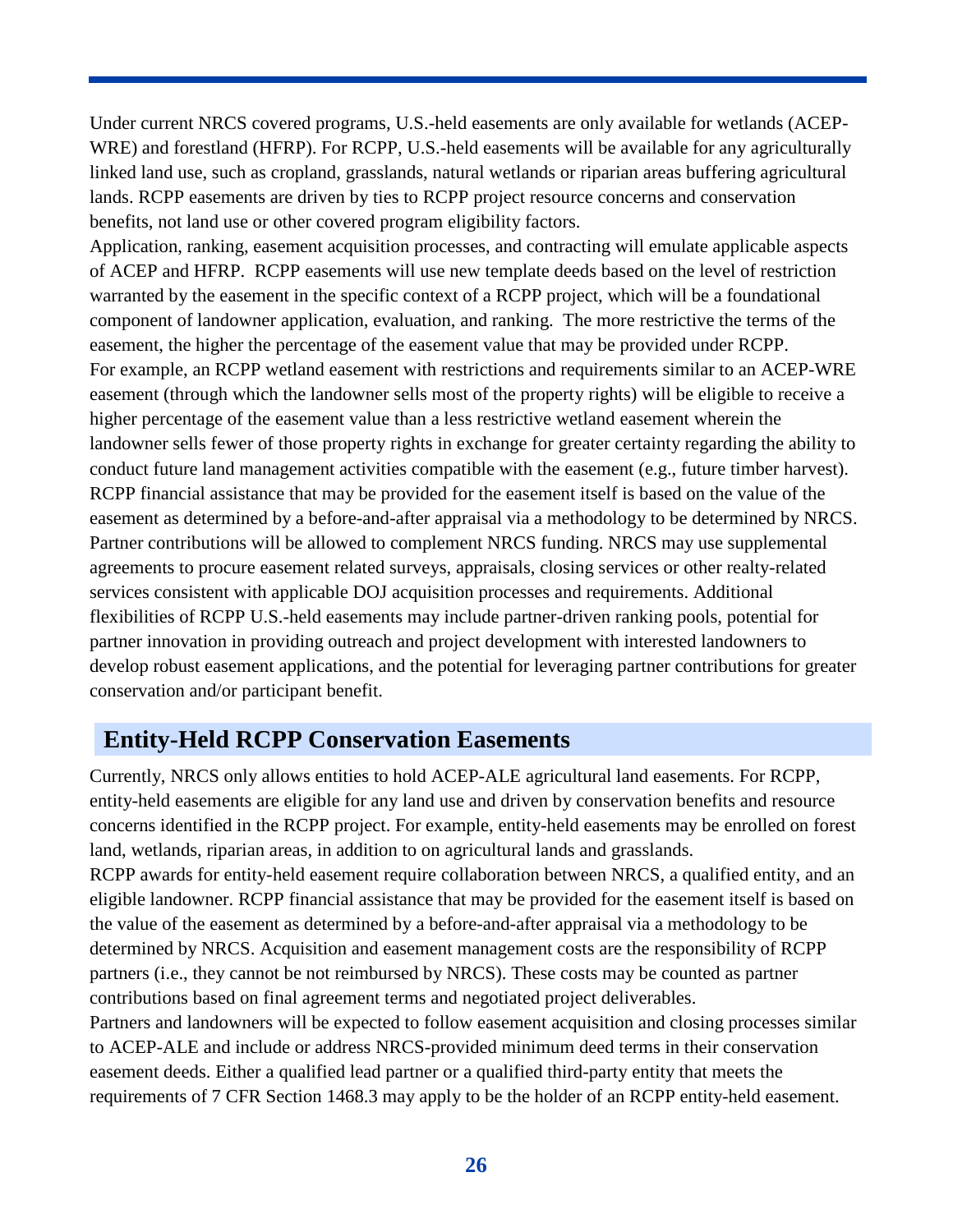Application, ranking, easement acquisition processes, and contracting will emulate applicable aspects of existing NRCS easement programs. Lead partners may help inform NRCS funding decisions through project ranking criteria and/or bundled applications.

Partner matching funds for RCPP easements are required, mirroring ACEP-ALE policy. Easement matching funds may be counted as RCPP partner contributions for the project.

RCPP applicants may propose projects that incorporate buy-protect-sell transactions for acquisition of entity-held conservation easements. The applicant should identify in the proposal how buy-protect-sell transactions further the applicant's project goals. Any buy-protect-sell transactions, if funded, must satisfy NRCS requirements for such transactions. At a minimum, an eligible entity cannot hold simultaneously both the fee simple title and the conservation easement under an RCPP buy-protect-sell transaction.

Additional flexibilities of entity-held RCPP easements include the possibility of partner-driven ranking pools, potential for partner innovation in providing outreach and project development with interested landowners to build robust easement applications, and the potential for leveraging partner contributions for greater conservation and/or participants benefit.

# <span id="page-30-0"></span>**Public Works/Watersheds**

Through the public works/watersheds component of RCPP, eligible partners may receive financial assistance awards to support implementation of structural works of improvement to address watershedscale issues on eligible land, similar to projects currently carried out under Public Law 83-566. Unlike other RCPP contract types, RCPP project proposals must detail proposed public works/watershed activities (i.e., detailed plan of work) to provide project reviewers information needed to assess project viability. While RCPP projects could include planning, design, and installation of proposed public works/watershed projects, timing is critical to fully complete a project from start to finish in the 5 (or potentially longer) years of an RCPP project, so details of both TA and FA requests associated with public works projects must be included in the questionnaire section of application in the RCPP portal. Projects requesting lump-sum planning, design or public works installation funding that do not include proposals for defensible and trackable documentation of specific tasks and schedules may be penalized in the ranking process

Partner proposals for public works/watershed projects must include sufficient detail for reviewers to evaluate the project need and the ability of the partner to complete the project on time. Unlike for other types of RCPP activities, partners lead the planning, design, and installation public works/watershed. However, NRCS retains watershed plan and design approval authority consistent with Federal infrastructure projects and informed by NRCS watershed and engineering directives and related Public Law 83-566 policy. NRCS may discontinue assistance if the planning or design phases of a project indicate that timely project completion is unlikely. It is NRCS's intent that only those applications with robust work plans, detailed cost proposals, and proven partner capacities advance for funding consideration.

Applicants are reminded that all RCPP public works/watershed project must have demonstrable ties to proposed RCPP project conservation benefits and eligible agricultural lands.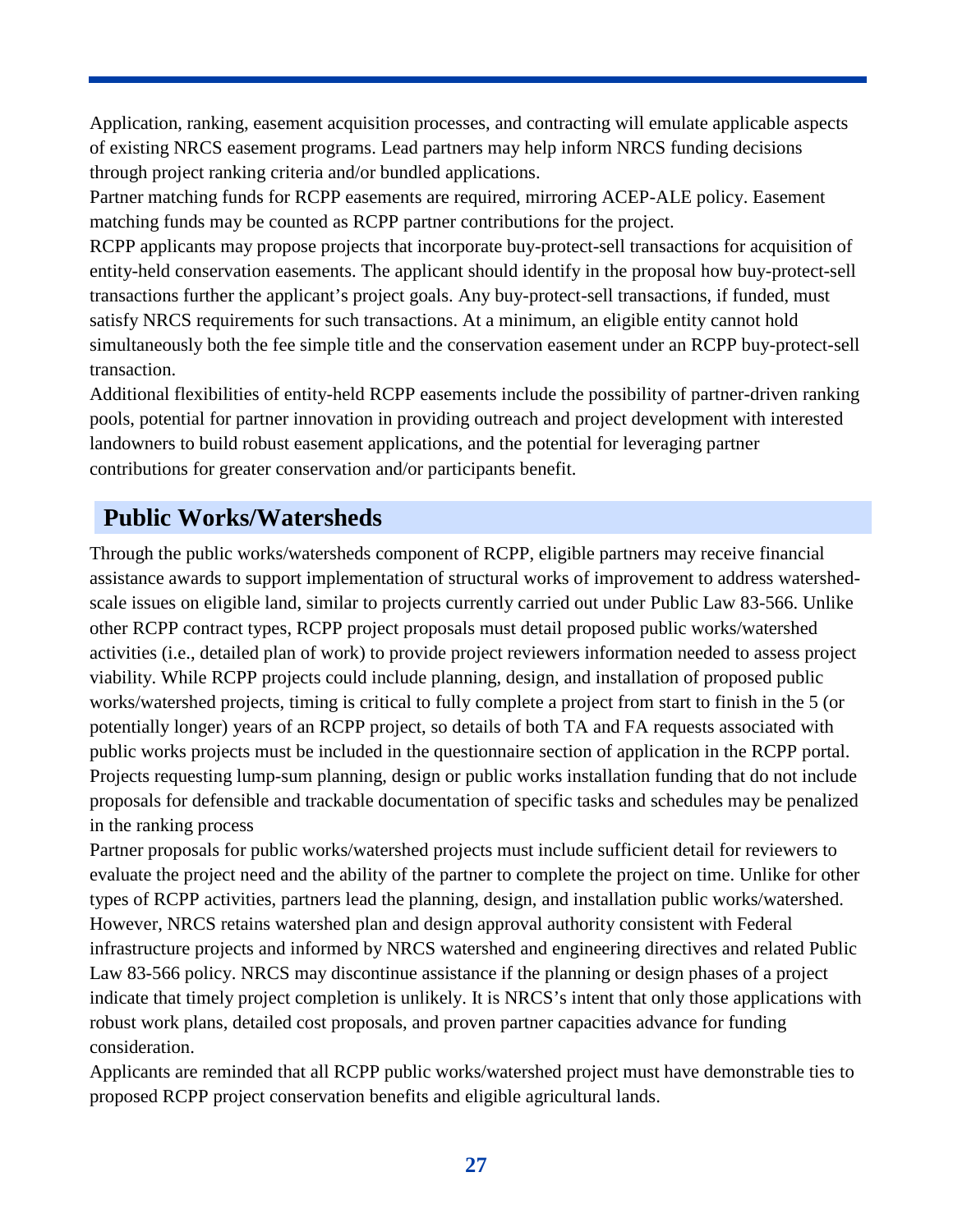When RCPP public works/watershed financial assistance funds are provided for a project, partner cash match is required for project purposes except flood damage prevention related to excess water control. Flood control projects may request up to 100 percent RCPP financial assistance, though ranking may preclude their selection without substantial contributions (given these projects inclusion in RCPP). Watershed/public works improvements targeting non-flood control purposes will have a minimum 35 percent cash-match requirement. Cash-match requirements may be reduced or waived if funding is awarded to a project in which the benefits will principally accrue to communities or regions where most residents meet limited resource or socially disadvantaged criteria as included in the 2018 Farm Bill. Public works/watershed project cash match may be counted as RCPP project contributions, but neither cash nor in-kind RCPP partner contributions not directly associated with the RCPP public works/watershed funding can be counted toward public works/watershed match requirements. Additional flexibilities associated with these awards include the potential for innovative contracting for experienced partners with demonstrated design, contracting, and implementation skills, and the potential for leveraging partner contributions for greater conservation and/or participants benefit. As a reminder, Public Law 83-566-like land treatment activities will be funded under land improvement/ management/restoration contracts with the producer rather than public works supplemental agreements.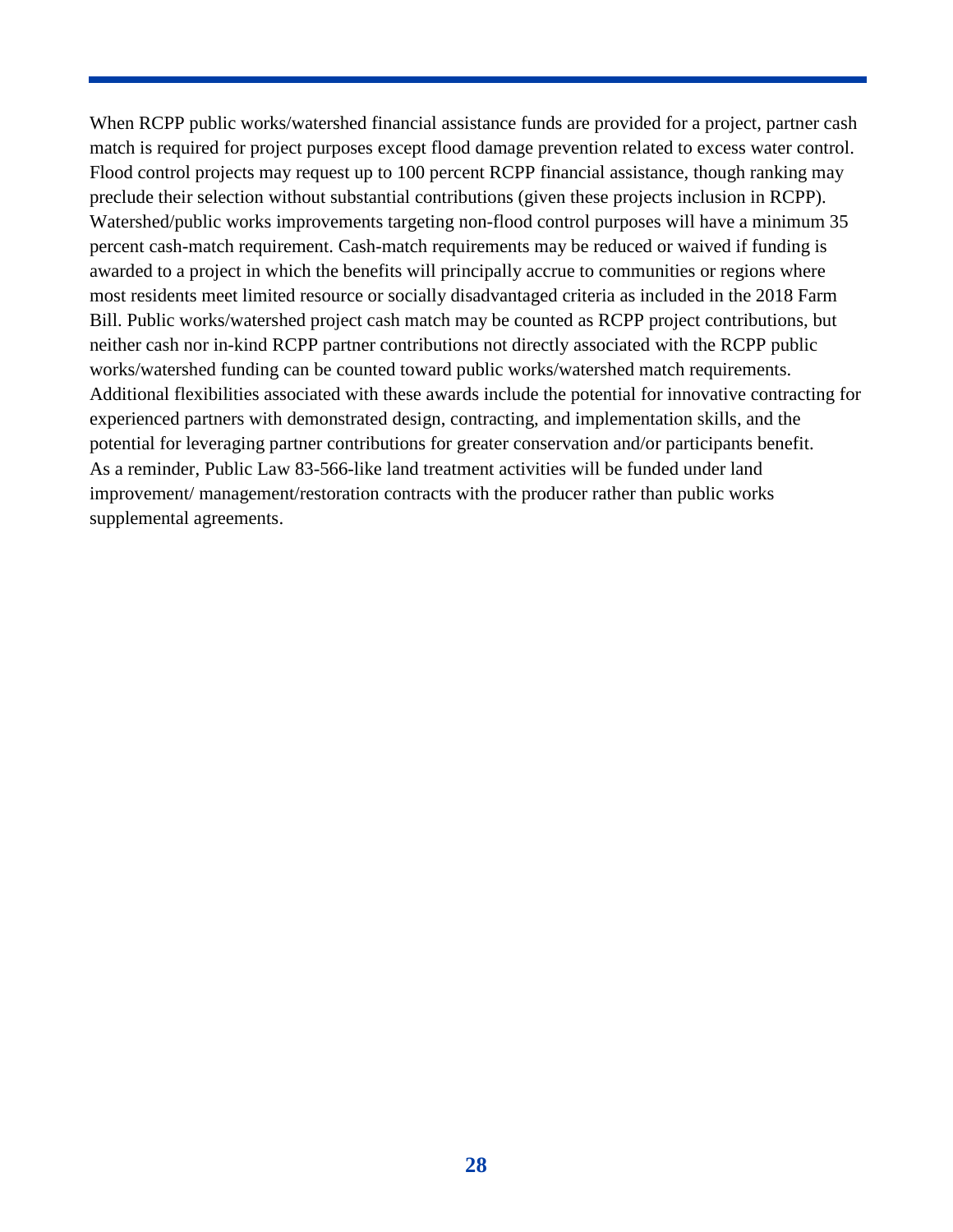# <span id="page-32-0"></span>**Appendix B – Technical Assistance and Contribution Types**

| <b>NRCS TA Responsibilities</b>                                                                                                                                                  | <b>Potential Partner Contributions (C),</b><br><b>Implementation TA (I),</b><br><b>Enhancement TA (E)</b>                                                                                                                       |
|----------------------------------------------------------------------------------------------------------------------------------------------------------------------------------|---------------------------------------------------------------------------------------------------------------------------------------------------------------------------------------------------------------------------------|
| Develop and manage RCPP agreements with<br>partners (required)                                                                                                                   | Develop and manage RCPP agreements with<br>NRCS $(C, E)$                                                                                                                                                                        |
| Agency RCPP outreach and education<br>(required)                                                                                                                                 | Other RCPP project-related outreach and<br>education, including inventories, analyses,<br>and tools needed to inform outreach (C,E)                                                                                             |
| Environmental evaluations (required)                                                                                                                                             | Inventories and data to support environmental<br>evaluations $(C, I)$                                                                                                                                                           |
| Eligibility determinations, evaluation, and<br>ranking of RCPP individual applications<br>submitted under an RCPP project (e.g.<br>producer contract applications) (required)    | Providing information or tools needed by<br>NRCS to support Agency eligibility<br>determinations, evaluation, and ranking $(C, I)$                                                                                              |
| Execution and management of individual<br>contracts or supplemental agreements under<br>the RCPP project (required)                                                              | Develop and enter into financial assistance<br>(FA) contracts or agreements to implement<br>RCPP eligible activities with non-NRCS<br>funds $(C)$                                                                               |
| TA to producers or landowners for planning<br>directly related to installation (or<br>management) of eligible activities                                                         | TA to producers or landowners for planning<br>directly related to installation or management<br>of eligible conservation activities (C, I)                                                                                      |
| Other FA contract support services (e.g.,<br>securing and managing contracts for third-<br>party services like engineering studies,<br>surveys, appraisals etc.) (some required) | Other non-inherently governmental FA<br>contract support services (e.g., securing and<br>managing contracts for third-party services<br>like engineering studies, surveys, appraisals to<br>satisfy NRCS requirements) $(C, I)$ |
| Project related communications and<br>coordination activities                                                                                                                    | Project related communications and<br>coordination activities $(C, E)$                                                                                                                                                          |
| HEL/WC compliance, AGI compliance, and<br>RCPP eligibility determinations (required)                                                                                             | Environmental monitoring to support partner<br>responsibility to track and report on project<br>outcomes $(C, I)$                                                                                                               |
|                                                                                                                                                                                  | Development and calculation of quantifiable<br>project outcomes $(C, E)$                                                                                                                                                        |
|                                                                                                                                                                                  | Manage leveraging of other funds related to<br>the RCPP project goals and objectives (C)                                                                                                                                        |
|                                                                                                                                                                                  | Development of innovative conservation<br>approaches $(C, E)$                                                                                                                                                                   |
|                                                                                                                                                                                  | Project management and partnership<br>development to accomplish project goals (C,<br>E)                                                                                                                                         |